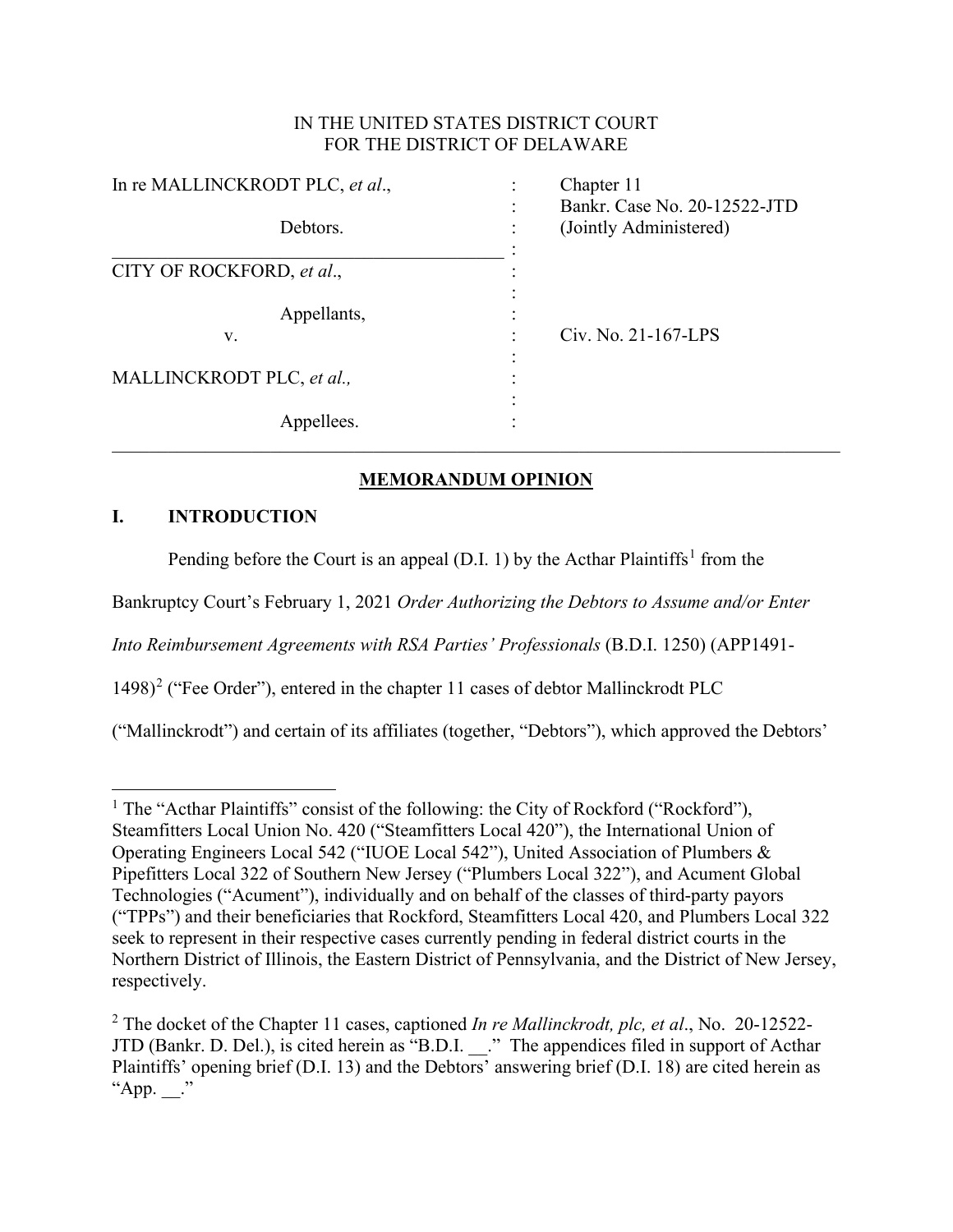motion for order, pursuant to 11 U.S.C. §§ 363 and 365(a), "authorizing but not directing [Debtors] to pay the reasonable and documented fees and expenses" of certain professionals retained by certain parties to a restructuring support agreement. The Office of the United States Trustee ("UST") has filed an *amicus curiae* brief in support of reversal of the Fee Order. (D.I. 15) For the reasons that follow, the Court will affirm the Fee Order.

### **II. BACKGROUND**

#### **A. The Chapter 11 Cases**

On October 12, 2020, Debtors filed voluntary petitions seeking chapter 11 bankruptcy relief. (B.D.I. 1, 2) Mallinckrodt's filing was precipitated by opioid-related and other litigation. (App. 260, 1317-19) Three groups of creditors formed non-statutory ad hoc groups to negotiate possible settlements with Mallinckrodt: (1) the Governmental Plaintiff Ad Hoc Committee, representing states and U.S. territories holding opioid claims (App. 261-62); (2) the Unsecured Notes Ad Hoc Group, consisting of holders of Mallinckrodt's guaranteed unsecured notes (App. 261-62); and (3) the Multi-State Governmental Entities Group ("MSGE Group"), consisting of local governmental entities with opioid-related claims (App. 262, 1339).

Prior to filing its petition, Mallinckrodt entered into a restructuring support agreement ("RSA") with the Governmental Plaintiff Ad Hoc Committee and the Unsecured Notes Ad Hoc Group. The MSGE Group later joined the RSA. (App. 262-63; *see also* B.D.I. 505) Among other things, the RSA outlined the main terms for a proposed chapter 11 plan of reorganization. (App. 261-62; *see also* App. 145-79)

The Governmental Plaintiff Ad Hoc Committee, the Unsecured Notes Ad Hoc Group, and the MSGE Group (collectively, the "RSA Parties") committed to either voting in favor of, or recommending to their members that they vote in favor of, Debtors' proposed plan. (App. 263)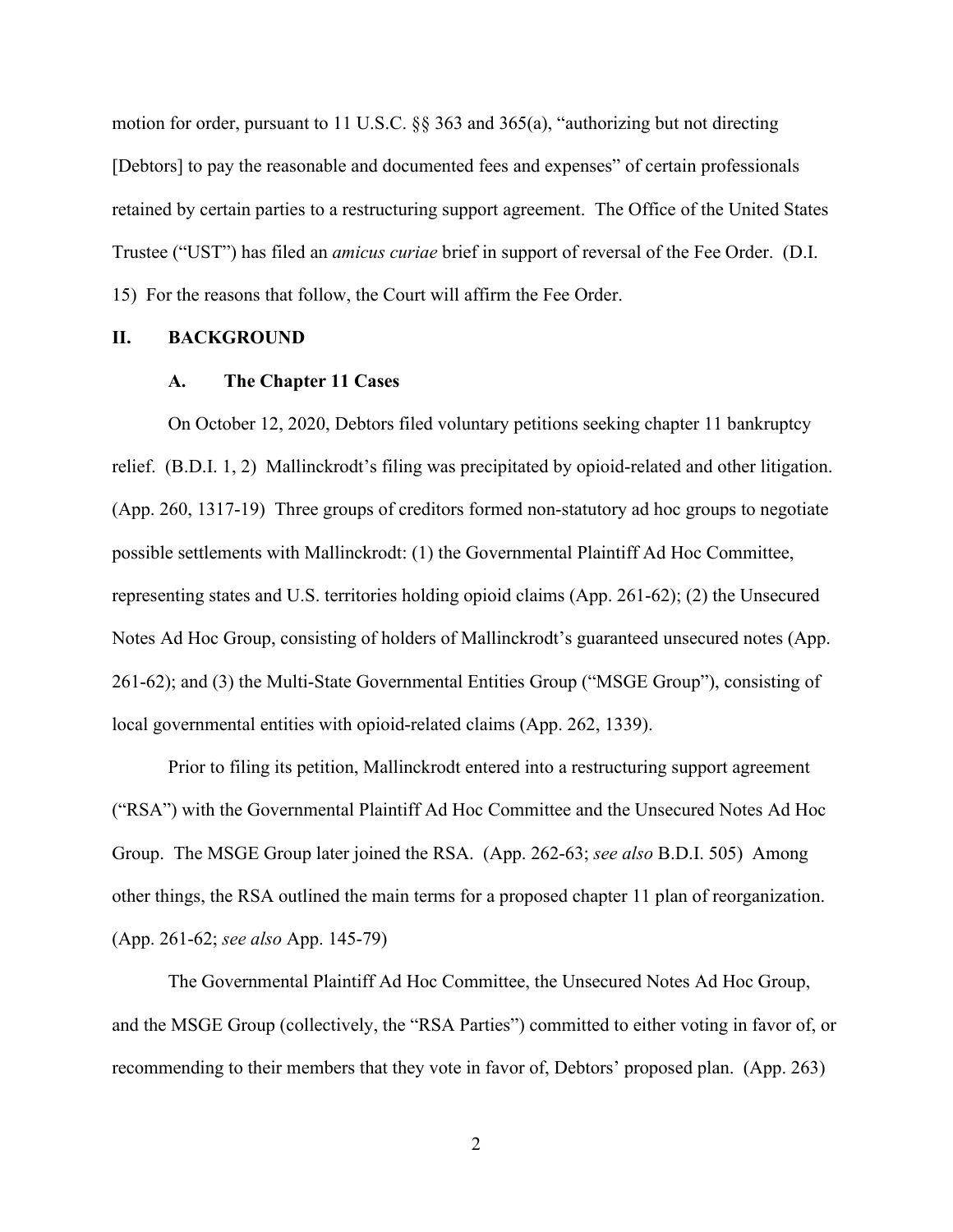In turn, Debtors agreed to pay "all reasonable and documented fees and out-of-pocket expenses" of certain professionals retained by the RSA Parties, including attorneys, investment bankers, and financial advisors ("RSA Professionals") and gave each RSA Party the right to terminate the RSA if Debtors failed to meet their obligations. (App. 267-74, 164, 178-79; B.D.I. 505 at 4)

#### **B. The Initial Fee Motion**

The RSA required an order granting Debtors authority to pay the RSA Party professional fees be entered within 60 days of the petition date (i.e., by December 11, 2020). (App. 164, 1327, 1331) On November 16, 2020, Debtors moved for an order "authorizing but not directing [Debtors] to pay the reasonable and documented fees and expenses of the RSA Party Professionals." (App. 258-382) ("Initial Fee Motion") In the Initial Fee Motion, Debtors sought authority to perform their reimbursement obligations under  $\S 363(b)$  of the Bankruptcy Code – which allows a debtor-in-possession to use estate property outside of the ordinary course of business, with court approval – but did not seek authority to assume or enter into any reimbursement agreements. (App. 274)

In support of the Initial Fee Motion, Debtors filed a declaration from Randall Eisenberg, a Managing Director at AlixPartners LLP, Debtors' restructuring consultant and financial advisor. (App. 505-621) Eisenberg explained that, "[a]bsent assurance of payment for the reasonable fees and expenses arising from their professionals' engagement with the Debtors, the coordinated approach taken by the RSA Parties to date could erode or be abandoned altogether," which could force Debtors "to negotiate with numerous parties on a one-off basis or bring new advisors up to speed, creating tremendous inefficiency." (App. 515) In particular, Eisenberg was concerned that the RSA Parties would abandon the RSA and their support for Debtors' reorganization without assurances of payment. (App. 515-16) Eisenberg declared that the risk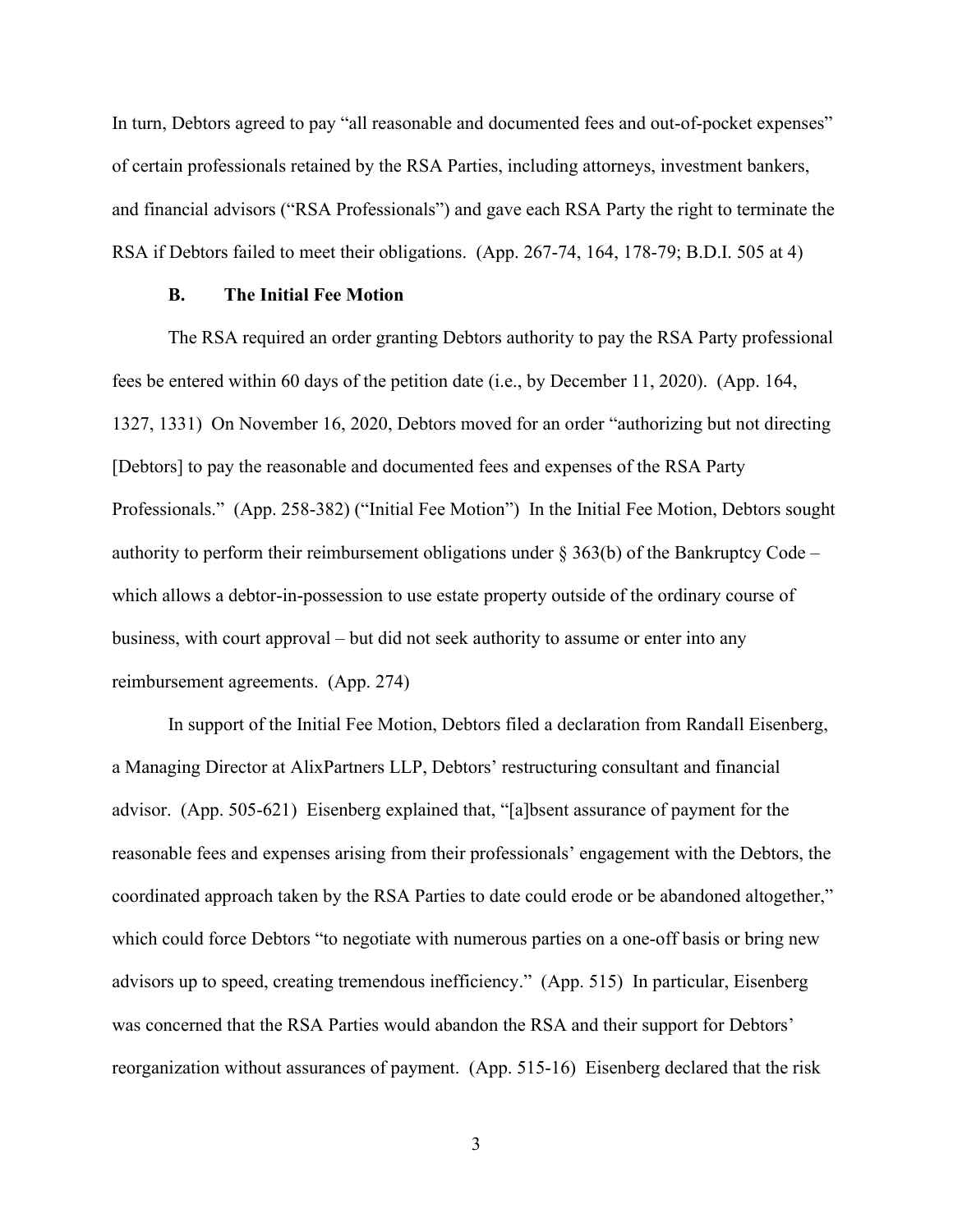of one or more parties abandoning the RSA was that "the trajectory of the Debtors' cases would become substantially more uncertain, the Debtors would likely spend substantially more time in bankruptcy (with correspondingly higher restructuring costs), and the Debtors' employees, vendors, and customers could lose confidence in the Debtors, harming the Debtors' business and potentially reducing the value of the enterprise." (App. 515-16) Eisenberg concluded that "loss of RSA Party support would be detrimental not only to the Debtors, but to all creditors," and that "[t]he cost of the reasonable and documented fees and expenses of the RSA Parties will in all likelihood be meaningfully less than the potential loss of value should the RSA Parties abandon their coordinated engagement and support." (App. 516)

Four parties-in-interest filed objections to the Initial Fee Motion: (i) the UST (App. 383- 99); (ii) the "Ad Hoc First Lien Term Lender Group;" (iii) the official committee of unsecured creditors ("UCC"); and (iv) the official committee of opioid claimants ("OCC"). The UST had proffered only one objection: in the UST's view, § 503(b)(4) of the Bankruptcy Code was the exclusive means of reimbursing an unsecured creditor's professional fees and could only be applied retrospectively, after plan confirmation. (App. 390-95) The Acthar Plaintiffs – the only Appellants before this Court – filed no objection, but, at the hearing, the Acthar Plaintiffs represented that they "concur[red] and support[ed]" the UST's "objections." (App. 694) In reply, Debtors argued that their request fell outside the scope of § 503, and was properly made under § 363(b) because the Debtors sought prospective authority to pay expenses, as opposed to a creditor seeking after-the-fact reimbursement. (App. 458-59)

On December 7, 2020, the Bankruptcy Court held a hearing on the Initial Fee Motion. (App. 645-26) By the time of the hearing, the UCC and OCC had withdrawn their objections. (App. 698, 710) Instead, counsel for both official committees expressed support for the relief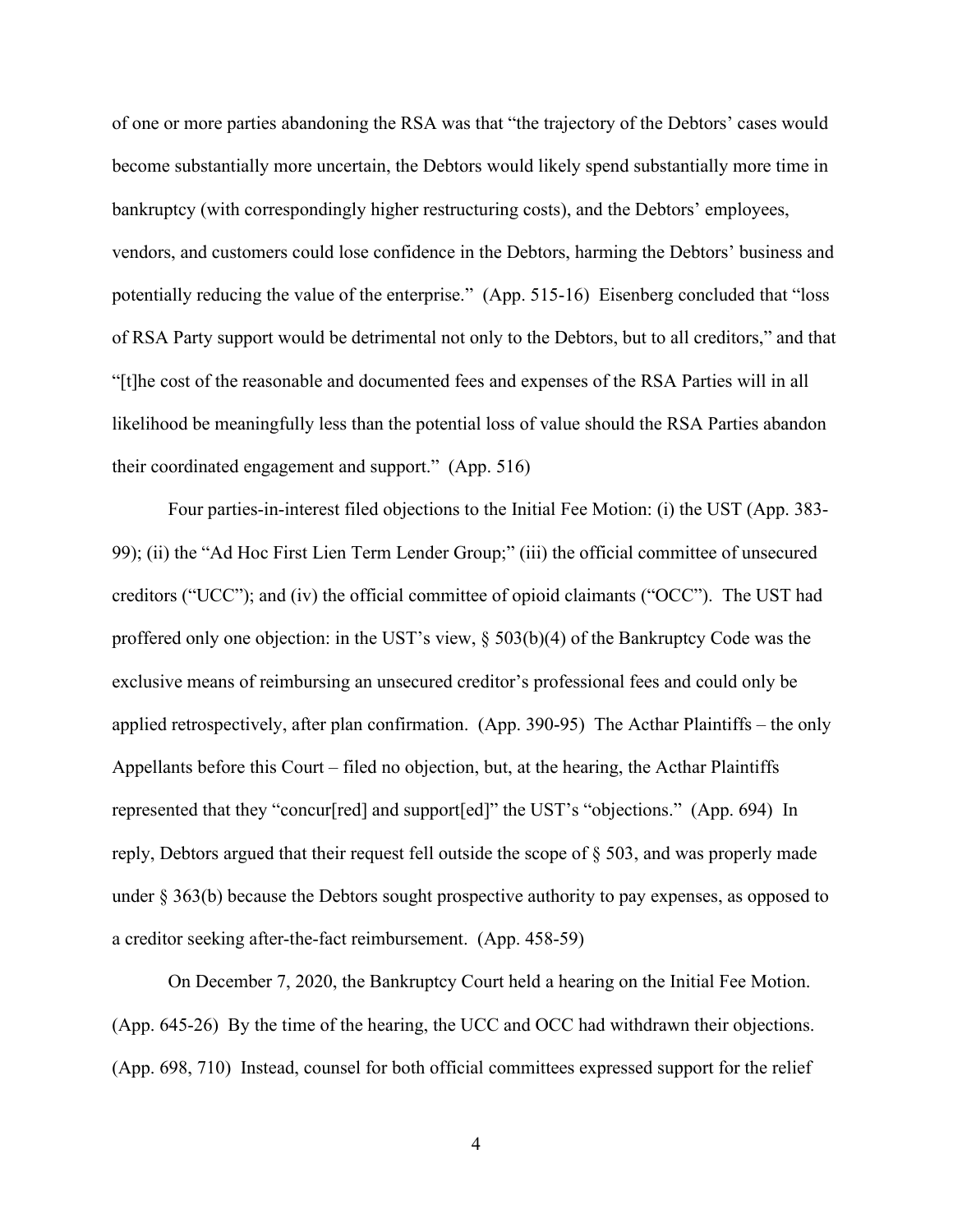requested. (App. 698, 712-13) Although the UCC was "not on board with the RSA" and had "indicated [their] nonsupport for the RSA at every turn" (App. 695-97), it nevertheless argued that relief should "be granted as a valid exercise of the debtors' business judgment," because the RSA provides the "forward momentum towards a solution that makes sense for [its] constituency" and because of a desire not "to see th[e] [RSA] parties veer off at the first exit from what might be a viable path towards a more global resolution." (App. 696-98) The OCC similarly asserted that "the case is better off with organized and important groups that have professionals and clients who feel comfortable that their professionals are getting paid on a current basis" and that "having these groups and professionals is the way Chapter 11 works; it makes [the OCC's] job easier, it makes [the Bankruptcy Court's] job easier." (App. 712)

In a December 14, 2020 bench ruling, the Bankruptcy Court denied the Initial Fee Motion without prejudice. (App. 727-66, 883-85) The Bankruptcy Court recognized that "Section 363 provides the procedural mechanism for a debtor to seek the authority to make payments to unsecured creditor groups" (App. 761) and agreed that "[t]he ability to work with the ad hoc group[s] of creditors rather than trying to negotiate with vast numbers of individual creditors clearly provides for a more streamlined and convenient way to move toward completing a successful reorganization." (App. 756) The Bankruptcy Court also emphasized that "payments could only be made for work that benefited the estate as a whole, not individual creditors," and that this standard was "not inconsistent with the rulings" in the  $\S$  363(b) precedent Debtors had cited. (App. 761-63) Applying that precedent, the Bankruptcy Court noted safeguards were needed to ensure that any reimbursements would be in the best interest of the estate. (App. 762- 63, 765) But because "the debtors have chosen not to seek to assume the RSA or the reimbursement agreements," the Bankruptcy Court could not "determine whether it would be an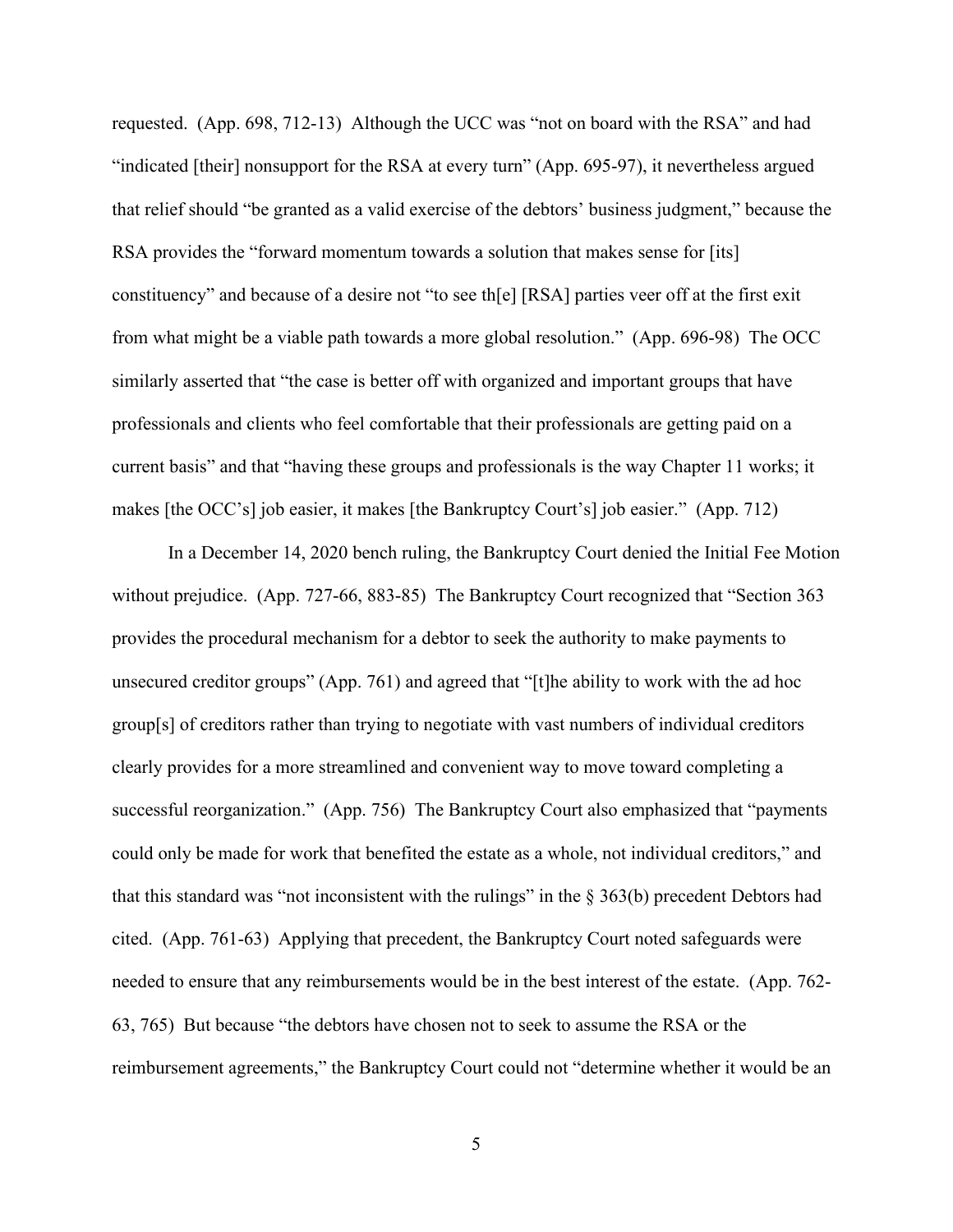exercise of the debtor's business judgment to enter into those agreements," and could not "evaluate whether making payments pursuant to the terms of those agreements would, in fact, be in the best interest of the estates." (App. 764-65) In denying Debtors' motion without prejudice, however, the Bankruptcy Court left the door open for a renewed motion seeking to assume the existing, or enter into new, reimbursement agreements. (App. 765) (denying Debtors' Initial Fee Motion "without prejudice to [their] ability to seek to assume the RSA or the reimbursement agreements or some other post-petition reimbursement agreement entered into with the ad hoc groups" or to creditor groups' ability to seek reimbursement under § 503(b).

#### **C. Second Fee Motion**

On December 30, 2020, Debtors filed a *Motion to Assume and/or Enter into Reimbursement Agreements with RSA Party Professionals*. (App. 767-882) ("Second Fee Motion") Consistent with the Bankruptcy Court's prior ruling, Debtors sought to pay the RSA Party professionals by (i) assuming the pre-petition reimbursement agreements under § 365(a) of the Bankruptcy Code, and (ii) entering into post-petition reimbursement agreements under § 363(b) with the RSA Parties with which they had not executed pre-petition agreements. (*Id.*; App. 895-96) The proposed order also contained additional limitations on the scope of permissible reimbursements, including: (i) requiring that any reimbursable expenses be reasonable, documented, and reimbursable under the applicable reimbursement agreement; (ii) excluding reimbursement of fees incurred by an individual ad hoc group member for professionals retained by that member (including internal counsel); (iii) excluding reimbursement of fees and expenses of an individual ad hoc group member for filing objections to other creditors' claims or advancing or prosecuting the member's own claim; (iv) excluding reimbursement of fees and expenses incurred outside the scope of the reimbursement agreements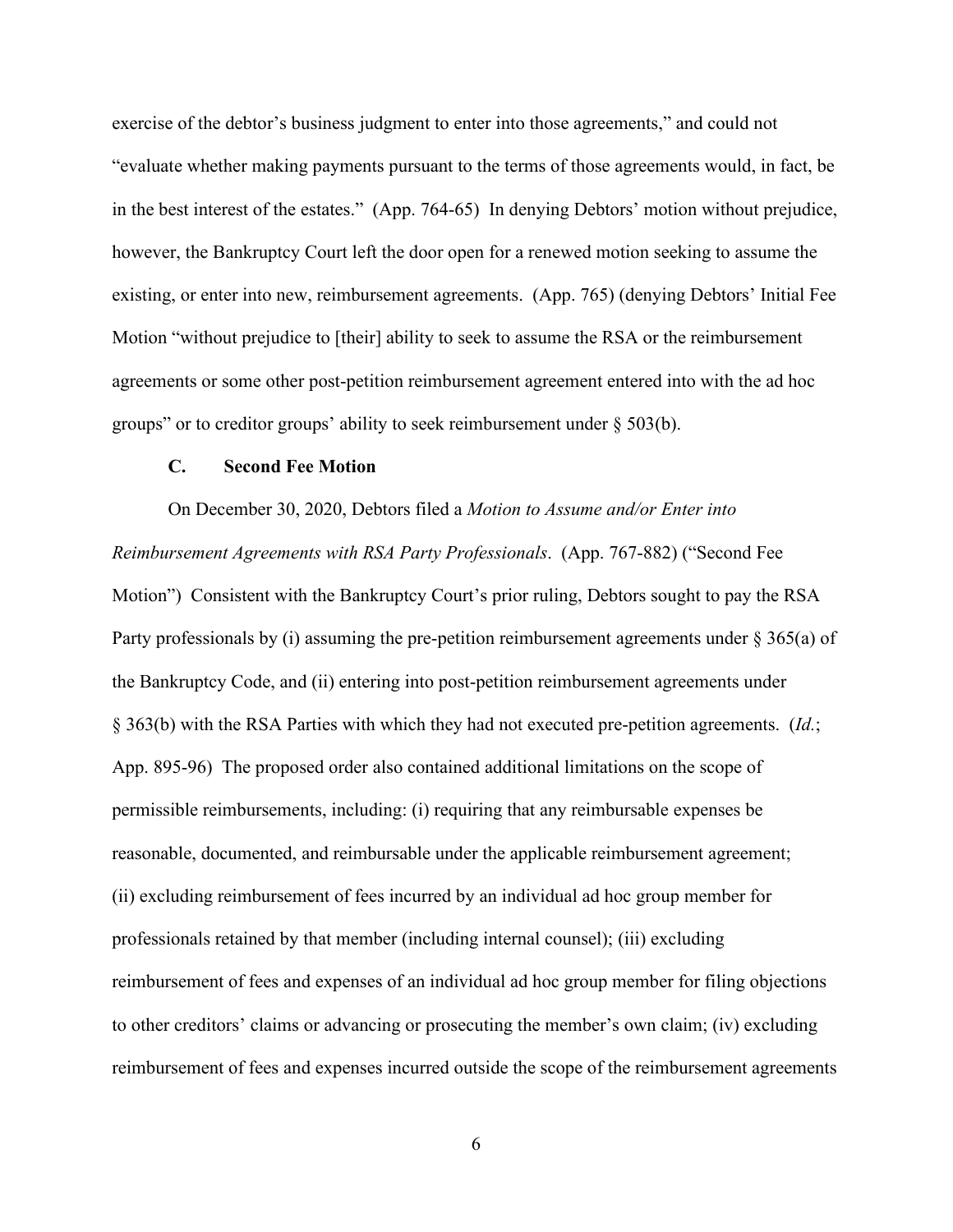or in connection with litigation against Debtors; and (v) requiring reimbursement be subject to the interim compensation order. (App. 793-94, 798-804, 1526-33) The reimbursement agreements were all included as exhibits to the Second Fee Motion. (App. 805-67, 868-81) In further support of the Second Fee Motion, Debtors submitted another Eisenberg declaration, in which he reiterated and expanded on his prior testimony. (App. 893-982)

Acthar Plaintiffs filed an objection (App. 1002-1114) and joined the objection filed by the UST (which again rested on the argument that  $\S 503(b)(4)$  is the exclusive means of reimbursing an unsecured creditor's professional fees). (App. 1002-1114, 383-99) The Ad Hoc First Lien Term Lender Group renewed their objections, which Acthar Plaintiffs did not join or prosecute. (App. 1115-38) The UCC and OCC ultimately supported Debtors' Second Fee Motion, after accommodations were made to limit the scope of reimbursement to ensure benefit to the estate, consistent with the Bankruptcy Court's prior ruling. (App. 1387-89, 1390-99)

On January 14, 2021, the Bankruptcy Court held a hearing on the Second Fee Motion. (App. 1305-1443) Eisenberg testified and was cross-examined. (App. 1312-55) He reiterated his concern that, absent assurances of payment, the RSA Parties could abandon the RSA and their support for the reorganization. (App. 1324-31) Eisenberg emphasized the importance of organized ad hoc groups in "garner[ing] the support of the necessary" constituencies. (App. 1319-22, 1325) He made clear that the denial of the Initial Fee Motion had, as feared, stalled the progress of the cases, explaining that "we have come to a near halt in terms of the next . . . very most important phase of this case which is the allocation of opioid settlement proceeds." (App. 1327) In response to questioning by counsel for Acthar Plaintiffs, Eisenberg explained that, after the previous fee motion was denied, "debtors have not been able to make progress. The plan had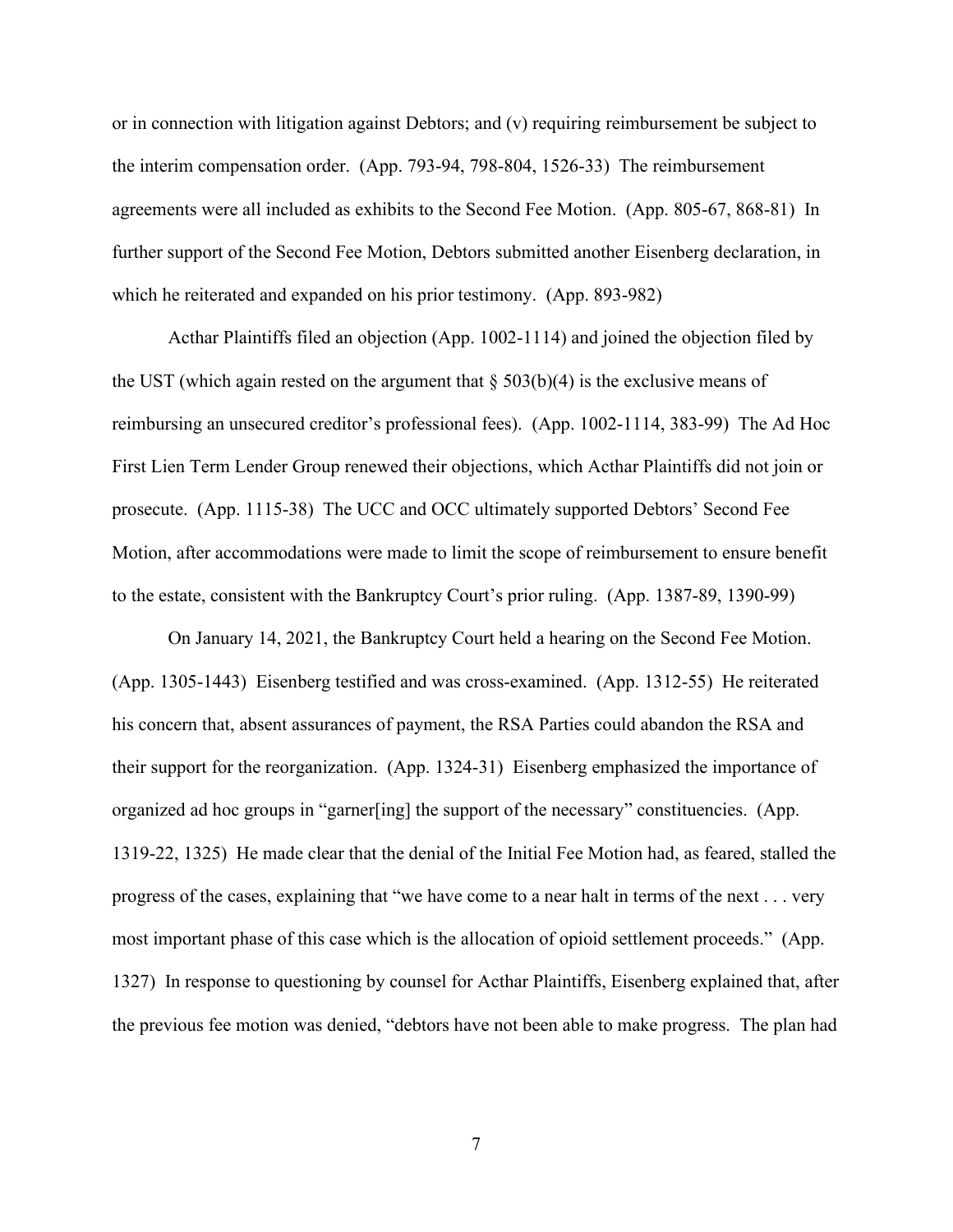been to start the mediation immediately after that hearing and all of that has been on hold pending resolution of the professional fees going forward." (App. 1348)

#### **D. Bench Ruling and Fee Order**

In a January 19, 2021 bench ruling, the Bankruptcy Court granted the Second Fee Motion, with two modifications. (App. 1444-58) The Bankruptcy Court found that Debtors had "met their burden of establishing the sound exercise of their business judgment under Sections 363 and 365 in assuming and/or entering into the reimbursement agreements with the professionals of the ad hoc groups at issue." (App. 1453-54)

The Bankruptcy Court also held that the motion and proposed order "complies with [the Court's] previous ruling regarding what would be required for reimbursements . . . in that it assures that the reimbursements will be for work that benefits the debtors' estates as a whole, rather than individual creditors or creditor groups," and "ensures that only reasonable and necessary fees will be paid." (App. 1454) In particular, the Bankruptcy Court found that "good faith participation of the ad hoc groups in the mediation process is, in and of itself, beneficial to the debtors' estates as a whole," given "the unique nature of these cases, not just because of their size and complexity, but also because of the serious public health interests being addressed by this bankruptcy." (App. 1455) Consistent with Eisenberg's unrebutted testimony (App. 1324- 31), the Bankruptcy Court credited "Debtors['] concern[s], based on the comments and actions by the ad hoc groups, that they will not actively participate in the mediation if they cannot be reimbursed for the costs associated with that effort." (App. 1455)

In approving the Second Fee Motion, the Bankruptcy Court imposed two additional requirements to further ensure that any reimbursements benefit the estate as a whole. "First, if the mediator informs the Court that the mediation has failed and there are no further prospects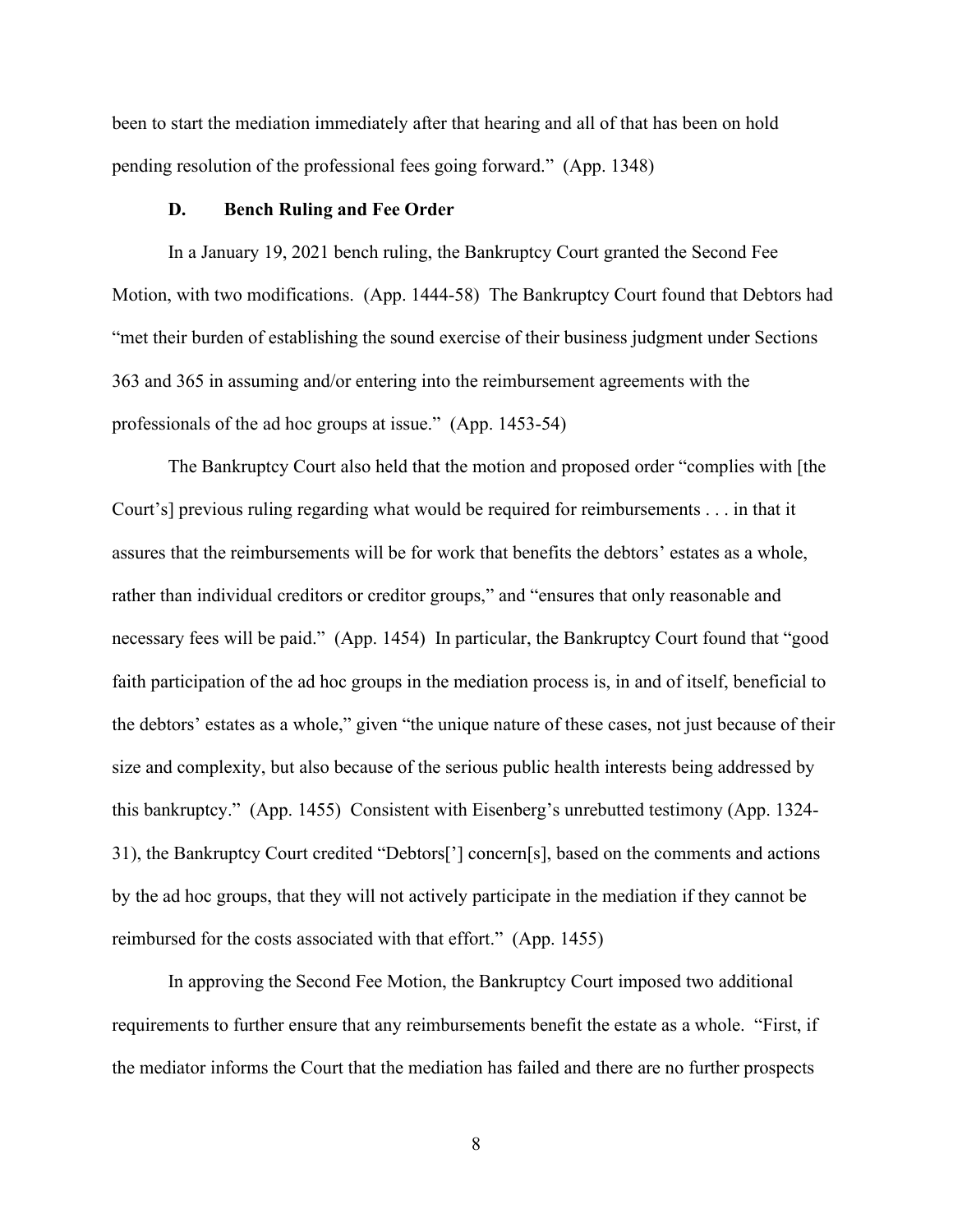for proceeding with mediation, reimbursement of all fees and costs will cease, pending further order of the Court;" and "[s]econd, if the mediator advises the Court that one or more of the ad hoc groups being reimbursed under this order are not acting in good faith in connection with the negotiations, then all reimbursements to those identified parties will cease immediately pending further order of the Court, and any fees and expenses already paid will be subject to disgorgement following a hearing and an opportunity to be heard." (App. 1455-56, 1495) On February 9, 2021, the Bankruptcy Court entered the Fee Order. (App. 1491-98)

#### **E. Appeal of the Fee Order**

Acthar Plaintiffs timely appealed the Fee Order. (D.I. 1) Acthar Plaintiffs did not seek a stay pending appeal or otherwise attempt to prevent reimbursement payments from being made while the appeal was pending. Debtors have accordingly paid millions of dollars to the RSA Party professionals under the terms of the Fee Order and the reimbursement agreements. (App. 1499-1514) On March 10, 2021, Debtors and the RSA Parties amended the RSA to, among other things, (i) add as parties the Ad Hoc First Lien Term Lender Group (which had objected to entry of the Fee Order) and settle all outstanding issues with them (B.D.I. 1631-1); and (ii) eliminate the threat of termination due to delay in entry of the Fee Order (*id.* at 12-13). The current RSA instead allows for termination if "the RSA Parties Fee Order is reversed, stayed, or modified, on appeal or otherwise." (*Id.* at 13) Mediation with the opioid claimants began shortly after the Fee Order was entered. On April 20, 2021, Debtors filed a proposed plan. (B.D.I. 2074) The plan, as amended (B.D.I. 6510), was confirmed on March 2, 2022. (B.D.I. 6660)

The merits of the appeal are fully briefed. (D.I. 12, 15, 16, 17, 20) No party requested oral argument. The Court did not hear oral argument because the facts and legal arguments are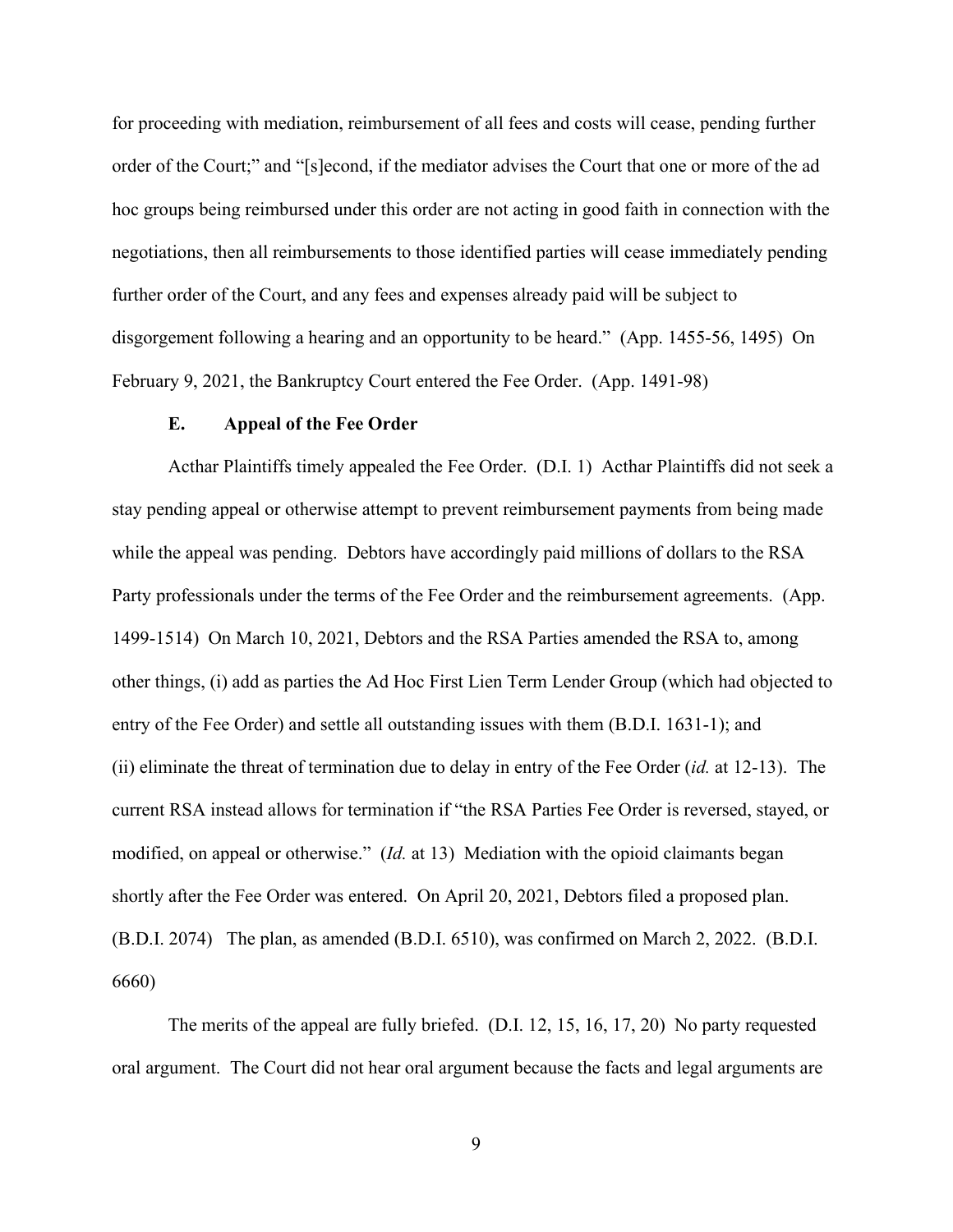adequately presented in the briefs and record and the decisional process would not be significantly aided by oral argument.

### **III. JURISDICTION AND STANDARD OF REVIEW**

 Appeals from the Bankruptcy Court to this Court are governed by 28 U.S.C. § 158. Pursuant to § 158(a), district courts have mandatory jurisdiction to hear appeals "from final judgments, orders, and decrees."

"[W]ith respect to Section 363(b) motions  $\dots$ , the bankruptcy court has considerable discretion" and "may only be overturned on appeal if its decision was an abuse of discretion." *In re Montgomery Ward Holding Corp.*, 242 B.R. 147, 152-53 (D. Del. 1999). A bankruptcy court's determination under §§ 363(b) or 365(a) that a debtor has satisfied the business judgment test by "articulat[ing] a reasonable basis for the business decision," in view of whether the transaction "is in the best interests of the estate," is a factual finding reviewed for "clear[] err[or]." *In re Culp*, 545 B.R. 827, 844 (D. Del. 2016) (§ 363(b)), *aff'd*, 681 F. App'x 140 (3d Cir. 2017); *see also In re Armstrong World Indus., Inc.*, 348 B.R. 136, 162 (D. Del. 2006) (§ 365(a)); *In re Patterson*, 119 B.R. 59, 60 (E.D. Pa. 1990) (same). Under the clear error standard, "[a] bankruptcy court's 'ultimate determination of fact' will not be set aside unless 'that determination is completely devoid of minimum evidentiary support displaying some hue of credibility or bears no rational relationship to the supportive evidentiary data.'" *In re Culp*, 545 B.R. at 837 (citation omitted). On "questions of law," the reviewing court "exercises plenary review." *Id.*

#### **IV. DISCUSSION**

The Bankruptcy Court entered the Fee Order pursuant to Sections 363(b) and 365(a), which permits approval of professional fees on a prospective basis. On appeal, the principal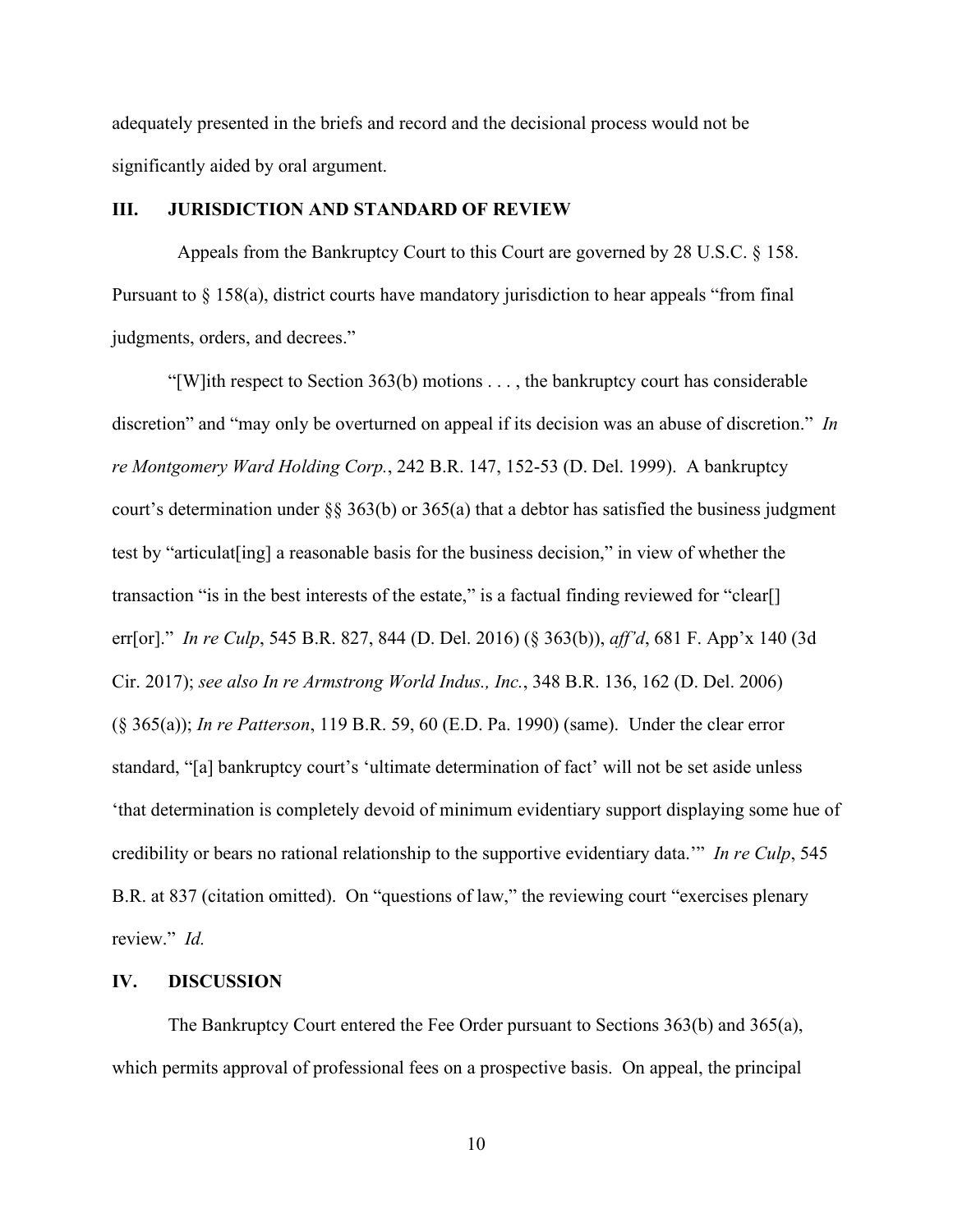basis on which the Acthar Plaintiffs and the UST challenge the Fee Order is an argument based on  $\S$  503(b), and the canon of construction that the "specific controls the general." Section 503(b), however, addresses creditor requests to pay professional fees on a retrospective basis. Section 503(b) is located in a different chapter of the Bankruptcy Code than Sections 363(b) and 365(a); it applies to different parties in different circumstances, and serves a different purpose, than the provisions that authorized the Bankruptcy Court's action. None of the cases on which the Acthar Plaintiffs or the UST rely involves  $\S$  363(b) or 365(a), and none compels the relief they seek here.

The UST does not dispute that  $\S$ § 363(b) and 365(a) apply to the Debtors' request; nor does the UST contest the applicable business judgment standard or argue it is not met here. Acthar Plaintiffs similarly make no arguments about the applicability of § 363(b). While Acthar Plaintiffs argue that  $\S 365(a)$  does not apply – because the pre-petition reimbursement agreements are not sufficiently "executory" – Acthar Plaintiffs did not raise this argument below.

#### **A. Approval of the Fee Order Pursuant to §§ 363(b) and 365(a) Is Proper**

#### **1. Sections 363(b) and 365(a) Apply and Are Satisfied**

The Bankruptcy Court approved the relief set forth in the Fee Order pursuant to Sections 363(b) and 365(a) of the Bankruptcy Code. Under § 363(b), a debtor-in-possession or "trustee, after notice and a hearing, may use, sell, or lease, other than in the ordinary course of business, property of the estate." 11 U.S.C. § 363(b); *see also id.* § 1107 (debtor-in-possession has rights and powers of trustee). Under  $\S 365(a)$ , the debtor, "subject to the court's approval, may assume or reject any executory contract or unexpired lease of the debtor." *Id.* § 365(a). Debtors filed a motion under § 363(b) seeking court approval ("after notice and a hearing") to "use" "property of the estate" (i.e., cash) to enter into post-petition reimbursement agreements with some of the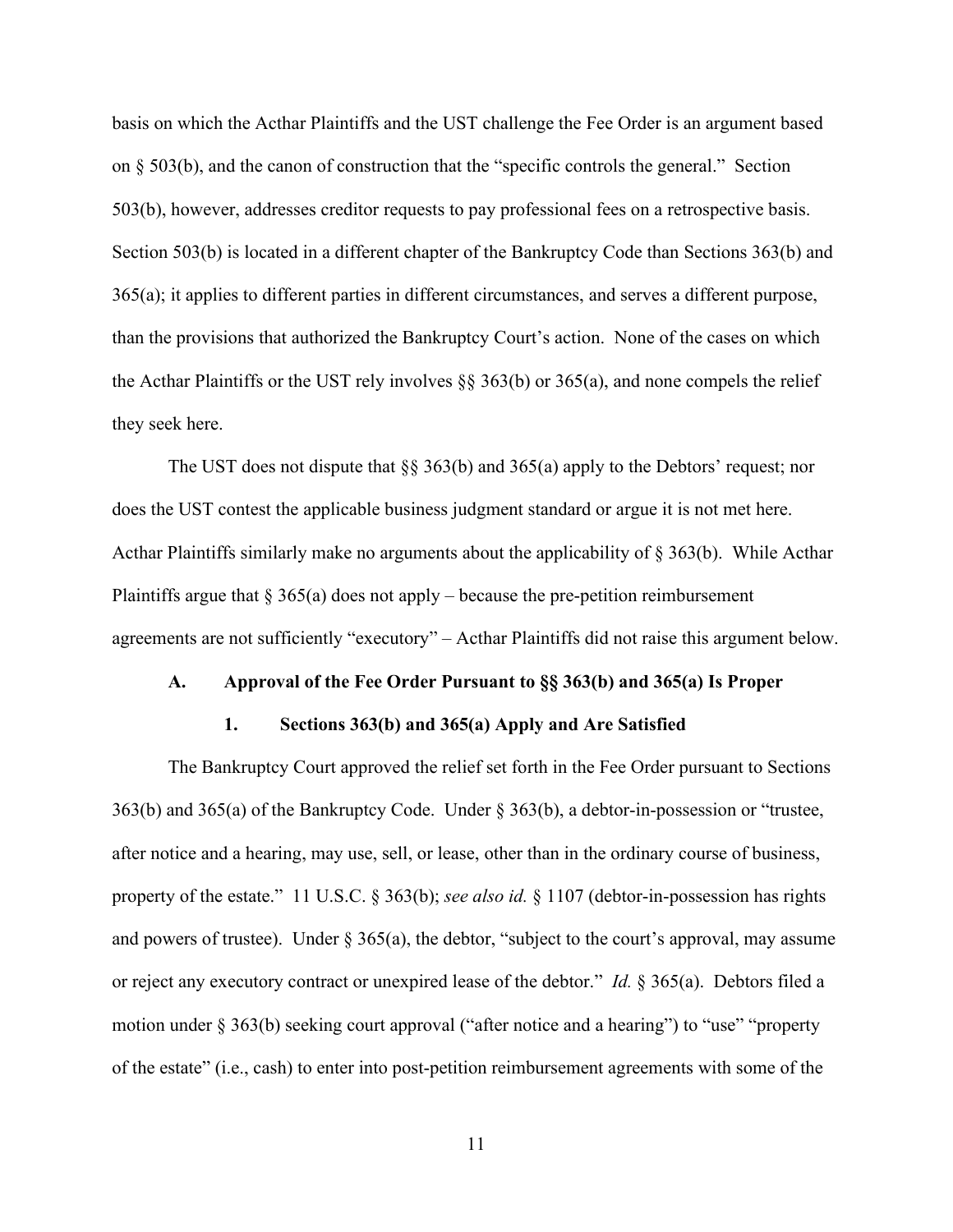RSA Parties, to pay certain professional fees and expenses that benefited the estate. Debtors similarly moved under  $\S 365(a)$ , seeking "court<sup>[]</sup> approval" to "assume" pre-petition reimbursement agreements with other RSA Parties (i.e., "executory contract[s]") to pay the same. The Bankruptcy Court thus correctly held that §§ 363(b) and 365(a) provide the "right 'procedural mechanism[s]'" through which Debtors may seek to pay the RSA Party professional fees and expenses on a prospective basis. (App. 761, 1453-54)

As the Debtors correctly point out, other courts have reached the same conclusion. *See In re Bethlehem Steel Corp.*, 2003 WL 21738964, at \*12 (S.D.N.Y. July 28, 2003) (affirming reimbursement under § 363(b) of creditor's professional fees "to help evaluate and negotiate the terms of a plan"); App. 2214-20 (Order, *In re Purdue Pharma, L.P.*, No. 19-23649 (RDD) (Bankr. S.D.N.Y. Dec. 2, 2019) ("*In re Purdue Pharma* Order") (approving, under §§ 363(b) and 365 payment, governmental plaintiff ad hoc committee's professional fees under reimbursement agreement); App. 1950-54 (Order, *In re Hercules Offshore, Inc.*, No. 15-11685 (KJC)) (Bankr. D. Del. Aug. 24, 2015) (approving, under §§ 363 and 365, payment of unsecured creditors' professional fees as part of RSA assumption); App. 1828-1949 (Order, *In re Dendreon Corp.*, No. 14-12515 (PJW) (Bankr. D. Del. Dec. 23, 2014) ("*In re Dendreon* Order")) (same); *In re Genco Shipping & Trading Ltd.*, 509 B.R. 455, 460-63 (Bankr. S.D.N.Y. 2014) (same under § 365); App. 1632-37 (Order, *In re Rural/Metro Corp.*, No. 13-11952 (KJC) (Bankr. D. Del. Sept. 5, 2013) (same); App. 1628-1631 (Order, *In re Edison Mission Energy*, No. 12-49219 (JPC) (Bankr. N.D. Ill. Jan. 18, 2013) (same); App. 1624-25 (Order, *In re AMR Corp.*, No. 11- 15463 (SHL) (Bankr. S.D.N.Y. Sept. 21, 2012) (similar under § 363).

The legal standard applicable to both  $\S$ § 363(b) and 365(a) is the business judgment test, under which a bankruptcy court will authorize debtor-initiated actions if the debtor shows that "a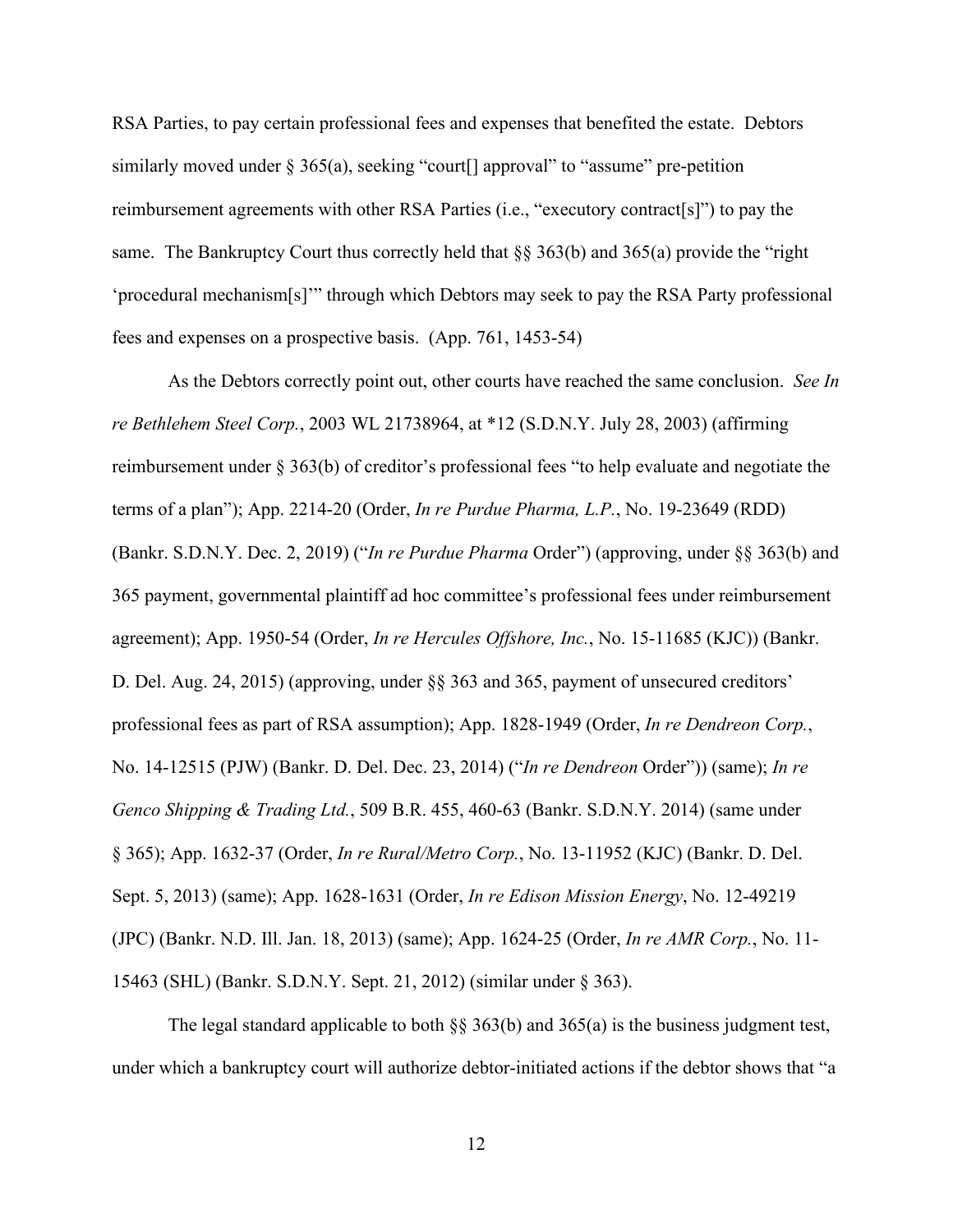sound business purpose justifies" such actions. *Culp*, 545 B.R. at 844; *see also In re Fed. Mogul Glob., Inc.*, 293 B.R. 124, 126 (D. Del. 2003) (business judgment test applies to "debtor's use of assets outside the ordinary course of business," including "debtor's decision to [assume or] reject a contract") (citation omitted). The test considers the benefit to the debtor's estate and, "[i]f a valid business justification exists, then a strong presumption follows that the agreement was negotiated in good faith and is in the best interests of the estate." *Culp*, 545 B.R. at 844. Indeed, "[w]here the [debtor-in-possession] articulates a reasonable basis for the business decision, courts will generally not entertain objections." *Id.*; *see also Armstrong*, 348 B.R. at 162 (courts "uniformly defer<sup>[]</sup> to the" debtor under  $\S$  365(a)); *In re Trans World Airlines, Inc.*, 261 B.R. 103, 121 (Bankr. D. Del. 2001) ("A debtor's decision to reject an executory contract must be summarily affirmed unless it is the product of 'bad faith, or whim or caprice.'") (citation omitted).

Applying this standard, the Bankruptcy Court "conclude[d] that the debtors have met their burden of establishing the sound exercise of their business judgment under Sections 363 and 365 in assuming and/or entering into the reimbursement agreements with the professionals of the ad hoc groups at issue." (App. 1453-54) The Bankruptcy Court specifically "determined that the relief requested in the Motion is in the best interests of the Debtors, their estates, their creditors, and other parties in interest." (App. 1492) The Bankruptcy Court further credited "Debtors['] concern[s], based on the comments and actions by the ad hoc groups, that they will not actively participate in the mediation if they cannot be reimbursed for the costs associated with that effort," and found that the motion and proposed order "complies with . . . require[ments] for reimbursements . . . in that it assures that the reimbursements will be for work that benefits the debtors' estates as a whole, rather than individual creditors or creditor groups"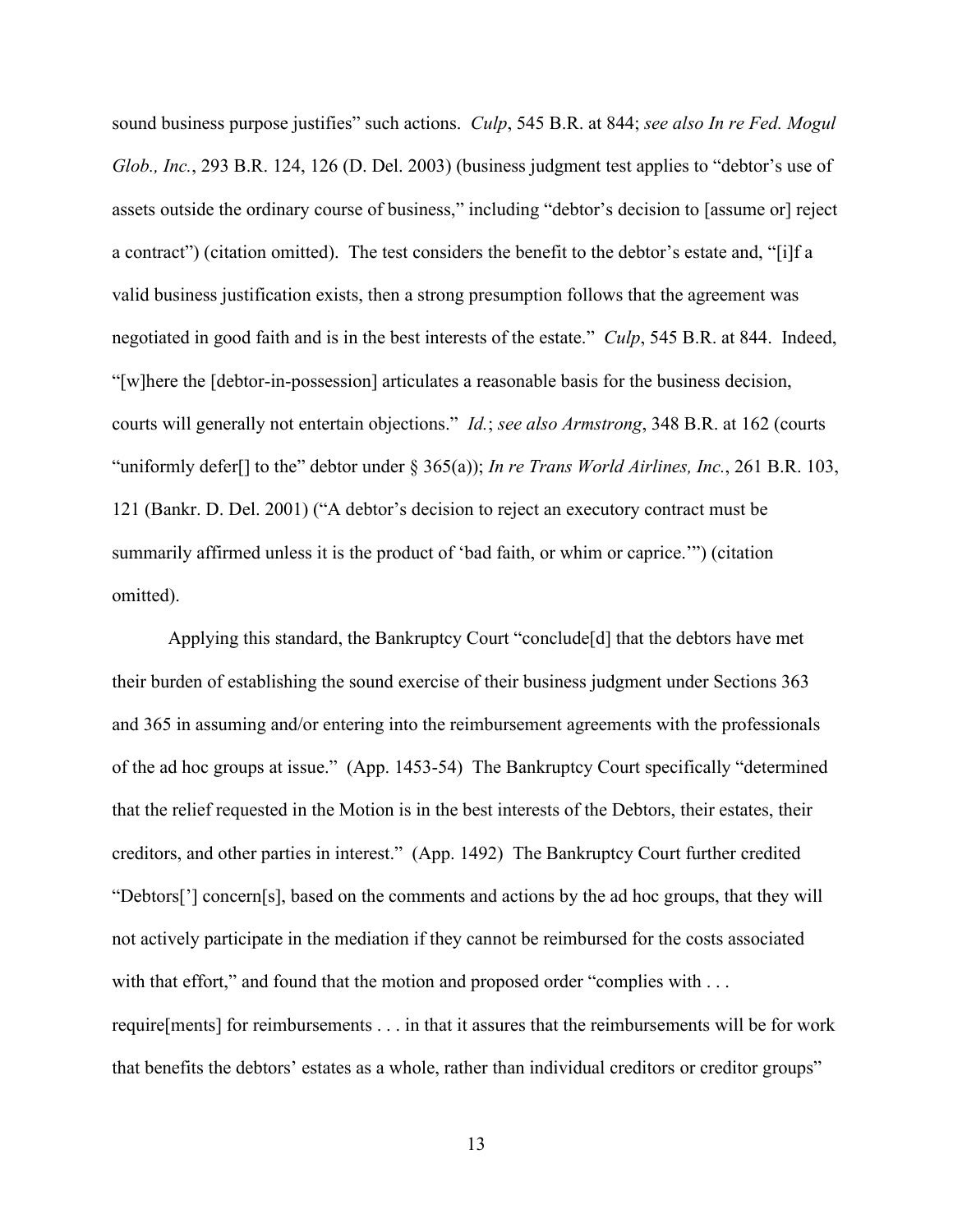and "ensures that only reasonable and necessary fees will be paid." (App. 1454)

The Bankruptcy Court's factual findings are not clearly erroneous. *See Culp*, 545 B.R. at 844. Here, the Debtors submitted ample evidence that, without approval of the payments, ad hoc groups could have disbanded and the RSA Party professionals might have declined to actively participate in mediation regarding allocation of the fixed pool of opioid settlement consideration among governmental and private opioid claimants, a critical gating item for prosecuting the plan contemplated by the RSA. (App. 515, 1325-27) The Bankruptcy Court recognized that Debtors' continuing engagement and cooperation with the RSA Parties would be essential to a successful restructuring. (App. 756, 1455) The record reflects that Debtors' negotiations led to an RSA reflecting support from attorneys general for 50 (out of 56) U.S. states and territories (representing more than 95% of the national population), more than 1,300 municipalities, tribes, and other public opioid claimants, and over 84% of the Debtors' fulcrum-funded debt securities. (App. 510-11, 903) Piecemeal negotiation with thousands of states, municipalities, bondholders and others – rather than with three organized ad hoc groups represented by experienced advisors – was not a feasible option. The UCC and OCC acknowledged the value of the organized ad hoc groups represented by the RSA Party professionals and supported the business justification for paying their fees. (App. 695-98, 712) Based on the record, the Court finds no clear error in the Bankruptcy Court's determination that the relief was a sound exercise of the Debtors' business judgment.

#### **2. The Prepetition Reimbursement Agreements Are Executory**

Neither the Acthar Plaintiffs nor the UST advance any argument that § 363(b) does not apply by its own terms. The UST also makes no argument as to how  $\S 365(a)$  could be deemed facially inapplicable. Nor does the UST argue that the Bankruptcy Court applied the wrong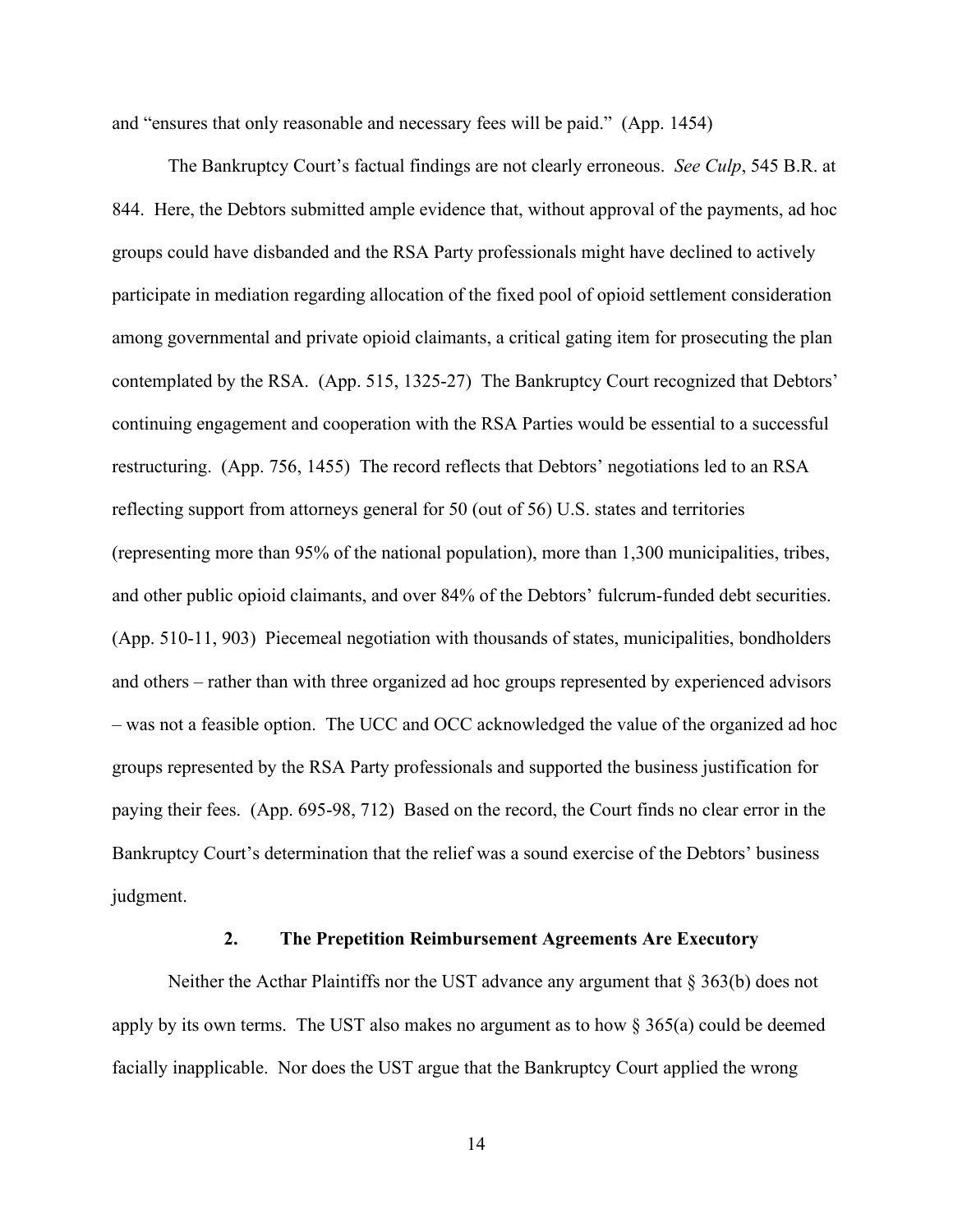standard under those provisions or that it misapplied the standard to the facts of this case. (*See*  D.I. 15 at 21) (recognizing "lenient business-judgment rule [is] typically applied to section 363 and 365 motions") The Acthar Plaintiffs alone argue that  $\S 365(a)$  does not apply because the pre-petition reimbursement agreements are not "executory." They also appear to suggest the Bankruptcy Court misapplied the governing standard. The Court does not agree.

Acthar Plaintiffs contend that the reimbursement agreements are not "executory contracts" and, therefore, cannot be assumed under  $\S 365(a)$ . (D.I. 12 at 18-27) Acthar Plaintiffs did not raise this issue below. Acthar Plaintiffs did not file objections to the Initial Fee Motion and, while they purported to "concur and support" the UST's objections during the hearing, the UST had not made any argument about the "executory" nature of the agreements. (App. 694; *see also* App. 383-99) While the Acthar Plaintiffs filed extensive objections to the Second Fee Motion, they never raised an issue as to whether the relevant agreements were executory. (App. 1002-14) Acthar Plaintiffs purported to support the UST's objections to the Second Fee Motion, but again the UST did not raise this issue as to the Second Fee Motion either. (App. 983-1001) Only the First Lien Term Lender Group objector pressed the "executory" issue, but Acthar Plaintiffs never purported to join, or otherwise prosecute, that group's objection. (*See* App. 1115-38) Because the Acthar Plaintiffs did not press the "executoriness" issue below, it should not be considered by this Court in the first instance. *See In re Kaiser Grp. Int'l Inc.*, 399 F.3d 558, 565 (3d Cir. 2005) ("[T]he general rule that when a party fails to raise an issue in the bankruptcy court, the issue is waived and may not be considered by the district court on appeal.").

In any event, the pre-petition reimbursement agreements are "executory" within the meaning of § 365(a). "An executory contract is a contract under which the obligation of both the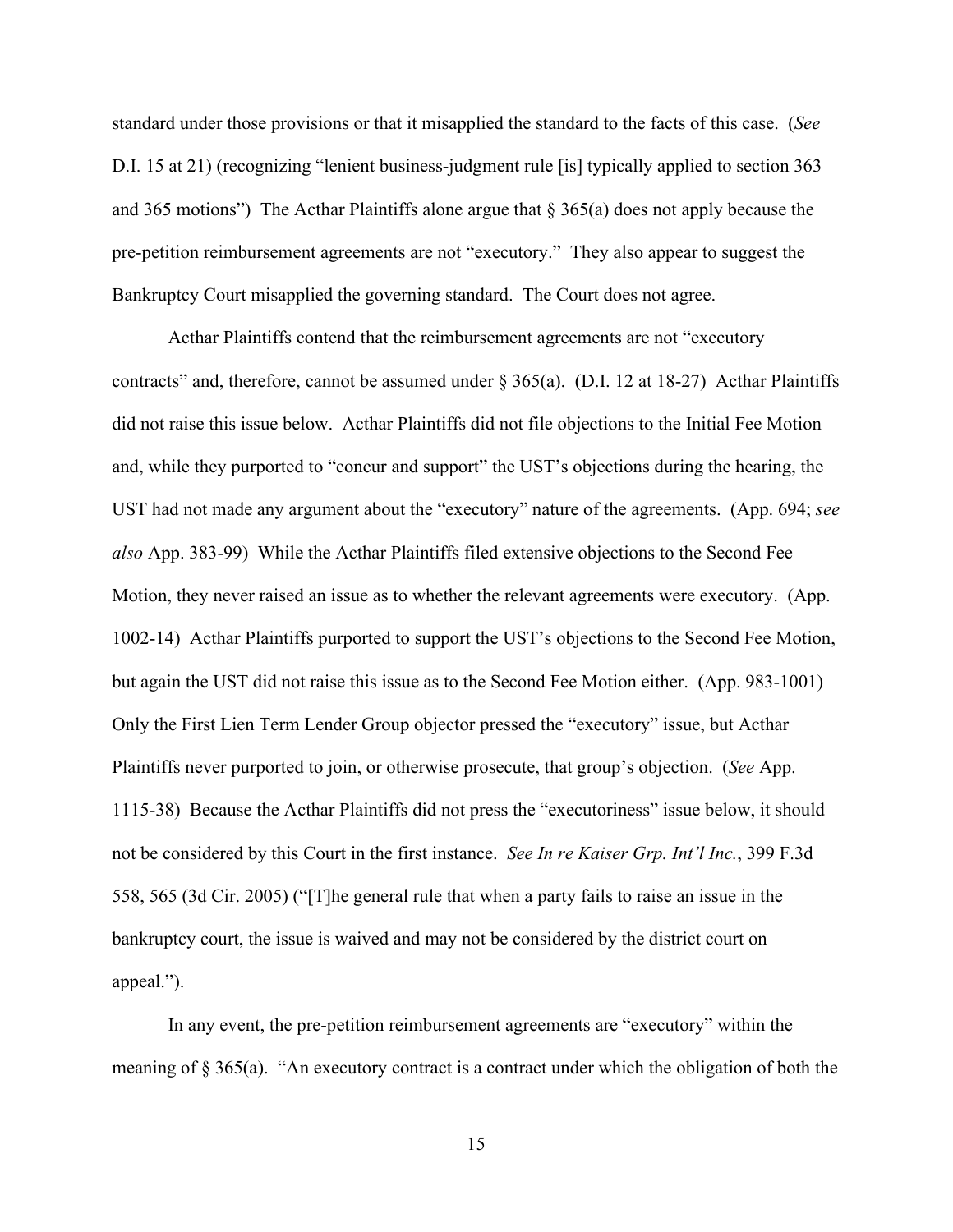bankrupt and the other party to the contract are so far underperformed that the failure of either to complete performance would constitute a material breach excusing the performance of the other." *In re Exide Techs.*, 607 F.3d 957, 962 (3d Cir. 2010) (citation omitted). Put another way, the question is whether "obligation[s] . . . go to the very root of the parties' Agreement." *Id.* at 964. "Courts have ruled that contingent obligations under a contract are sufficient to render a contract executory when the contingent obligations are essential to the contract." *In re Safety-Kleen Corp.*, 410 B.R. 164, 166-68 (Bankr. D. Del. 2009) (agreement to indemnify damages arising from pre-and-post-closing environmental matters was executory); *In re Philip Servs. (Delaware), Inc.*, 284 B.R. 541, 550 (Bankr. D. Del. 2002) (similar), *aff'd*, 303 B.R. 574 (D. Del. 2003).

That standard is satisfied here. The Acthar Plaintiffs' argument applies only to assumption of the pre-petition reimbursement agreements – and in each of those agreements, both parties have ongoing duties of performance during the pendency of the bankruptcy. The RSA Party professionals committed to work on behalf of their clients, to negotiate and implement a restructuring, and Debtors agreed to pay the professionals' reasonable and documented fees and expenses for doing so. If the RSA Party professionals continue to provide the services contemplated by those agreements, Debtors must compensate them. If the RSA Party professionals were to stop performing, Debtors would be relieved of their compensation obligations (and vice versa).

That the RSA Party professionals' obligations are framed in terms of the scope of payment does not change the analysis. As the Debtors correctly argue, a contract is no less executory because one party can decide the extent to which it will exercise its contract rights. *See, e.g.*, *In re Kellstrom Indus., Inc.*, 286 B.R. 833, 835 (Bankr. D. Del. 2002) (right of first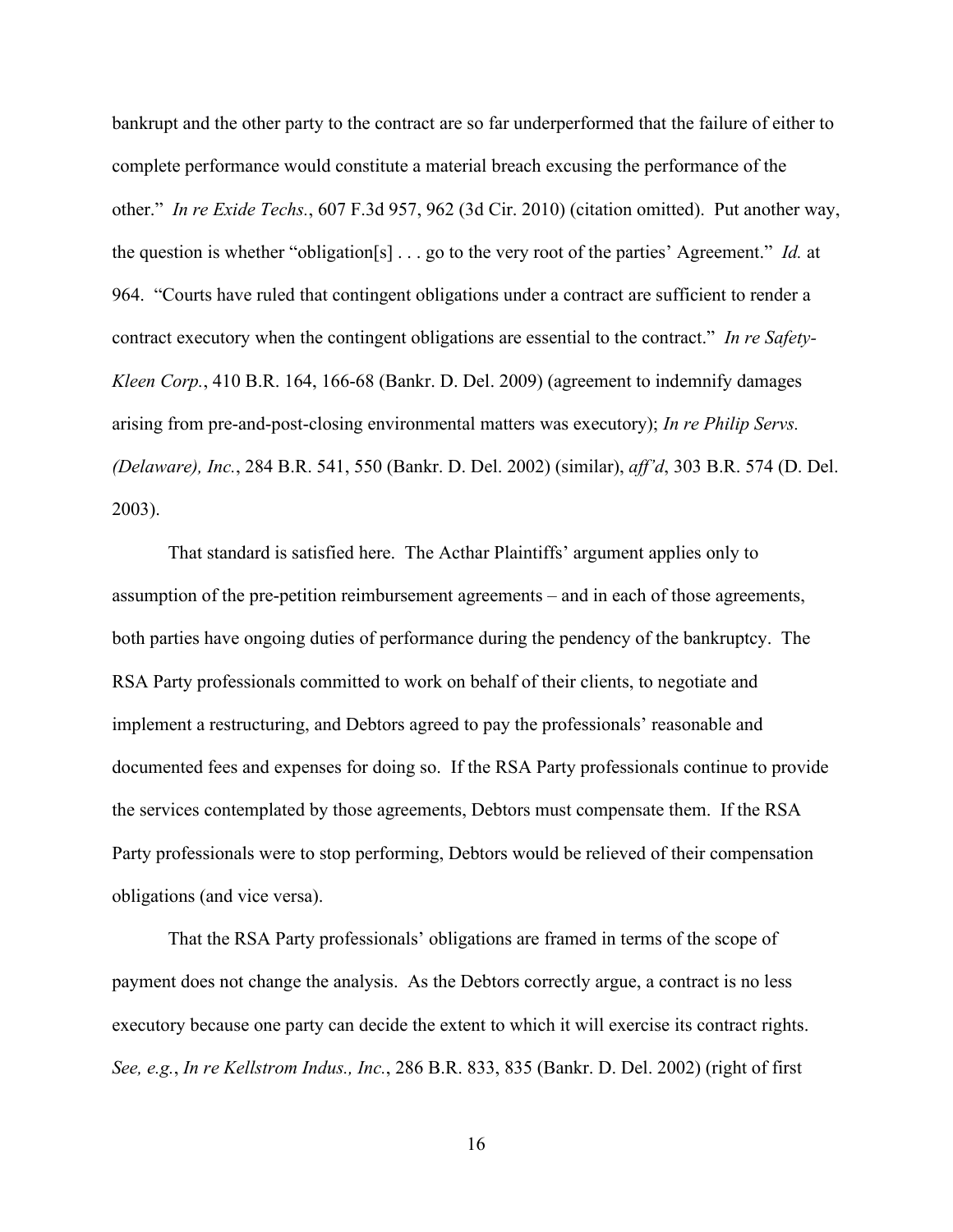refusal was executory because debtor was obligated "to sell to [the other contract party] if it matches the offer," and other party was "required to exercise or waive the right"). At a minimum, such agreements are executory where (as here) "the [party with an option to perform] has announced that he is exercising the option, but [has] not yet followed through" in full. *In re Robert L. Helms Constr. & Dev. Co.*, 139 F.3d 702, 706 (9th Cir. 1998).

The Acthar Plaintiffs' argument that "Debtors already have the benefit they sought" (D.I. 12) ignores the Bankruptcy Court's finding that the reimbursement agreements will provide ongoing benefits to the estate, including ensuring the RSA Party professionals' support in mediation and in the negotiation of numerous documents necessary to implement the restructuring. The Acthar Plaintiffs' heavy reliance on *In re Columbia Gas System*, 50 F.3d at 236-37, 243-44, is misplaced for similar reasons. (*See* D.I. 12 at 20-22) That case concerned settlement agreements whereby "class members were entitled to receive their share of . . . escrow monies only after they executed a release of claims and a supplemental contract," which the court determined were "functionally ministerial duties" that "would [provide] nothing of value." 50 F.3d at 236-37, 243-44. Here, the remaining "obligation[s] . . . go to the very root of the parties' [a]greement[s]," *In re Exide Techs.*, 607 F.3d at 964, and, as the Bankruptcy Court found, assumption of these agreements will benefit the estate.

#### **3. The Business Judgment Standard Is Satisfied**

Acthar Plaintiffs assert that Debtors failed to satisfy the business judgment rule. (D.I. 12 at 37-38) Acthar Plaintiffs describe Debtors' concerns regarding a "loss of 'momentum'" as a "prophecy," and suggest that it was "poor business judgment" to agree to pay the RSA Party professional fees when they already had to pay "the official committees' professional fees," especially because the RSA Party professionals can "terminate" the RSA for "Debtors having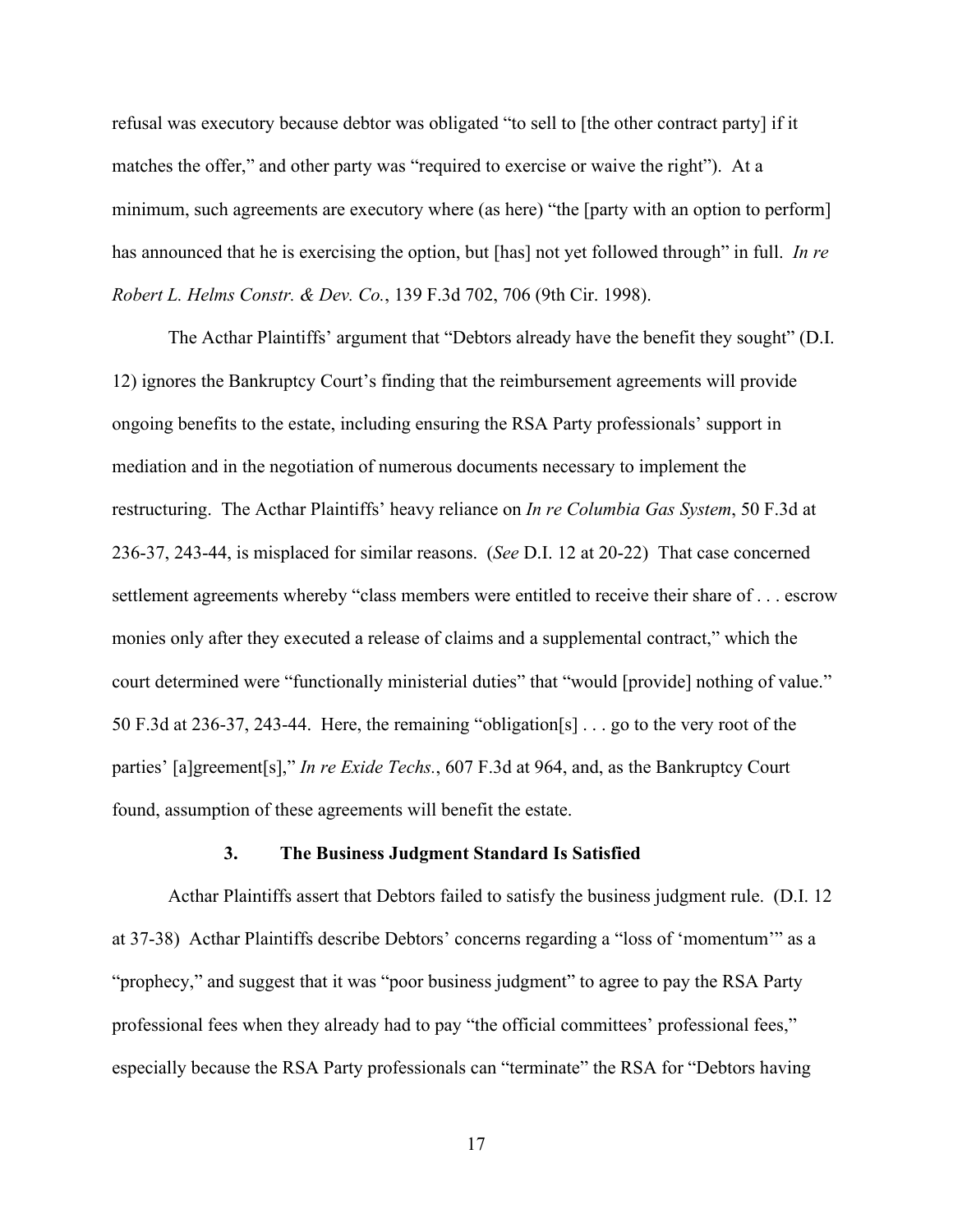missed the December 2020 deadline." Again the Court disagrees.

As the Debtor correctly points out, the official committees and ad hoc groups play very different roles in these cases. The official committees broadly advocate for the interests of the creditor constituencies they represent but, unlike the ad hoc groups, do not have authority to vote claims. The official committees also are not (and do not include among their membership) governmental entities that can help broker broader consensus among other similarly situated public entities. Moreover, the RSA was amended in March 2021 to remove the December 2020 fee order milestone, such that the RSA Parties *cannot* terminate the RSA for failure to have met that deadline. (B.D.I. 1631-1, at 12-13) The Acthar Plaintiffs' belief that the failure to pay such fees would have no adverse impact on the need to maintain forward momentum is unsupported, and Debtors submitted evidence to the contrary. (App. 515-16, 1325-27) The RSA Parties agreed that the reimbursement agreements were critical (App. 435-48, 498-501, 622-26, 1249- 70), and so did both official committees (App. 696-98, 711-12). The Bankruptcy Court made factual findings that the business judgment standard was satisfied. (App. 1453-54, 1492, 1454- 55) The Acthar Plaintiffs' unexplained disagreement with those findings falls far short of establishing clear error. *See Patterson*, 119 B.R. at 60.

### **B. Section 503(b) Does Not Apply or Otherwise Override §§ 363(b) or 365(a)**

The only argument advanced by the UST as amicus (and one of many arguments pressed by Achtar Plaintiffs on appeal) is based on § 503(b), and consists of two parts. (*See* D.I. 15 at 10-27) First, § 503(b)(4) addresses the payment of fees and expenses for professional services provided to a creditor and, therefore, the argument goes, §§ 363(b) and 365(a) cannot do the same – despite their plain language. Second, because  $\S 503(b)(3)(D)$ 's "substantial contribution" test is retrospective in nature, it cannot be applied before plan confirmation. According to the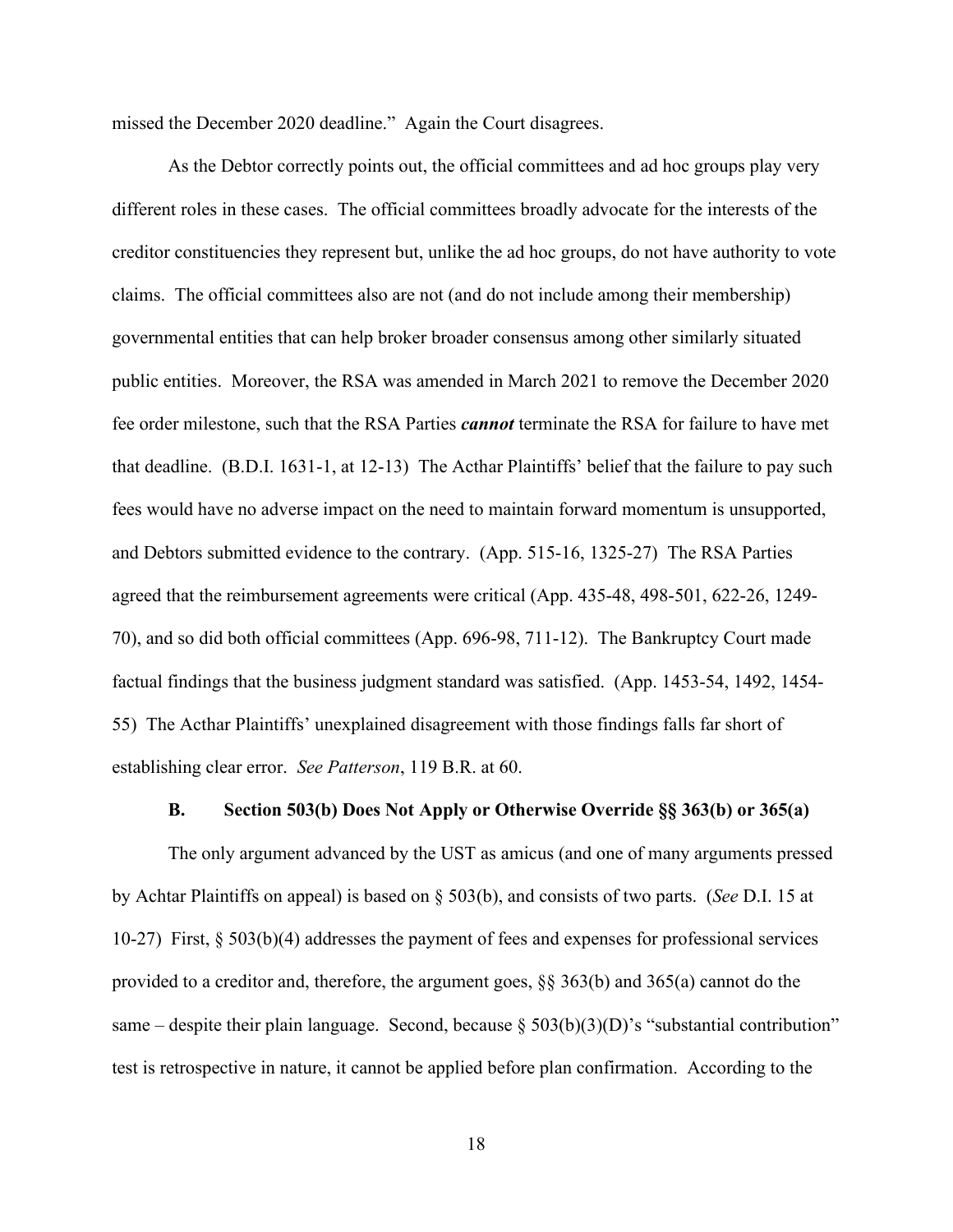Acthar Plaintiffs, Debtors cannot satisfy the "substantial contribution" standard regardless. Below the Court addresses, and rejects, each aspect of this argument.

#### **1. Section 503(b)(4) Does Not Override §§ 363(b) or 365(a)**

As Debtors correctly point out, the UST's argument rests on a single canon of construction: the notion that a specific statute controls over a more general statute. As the Supreme Court explained in *RadLAX Gateway Hotel, LLC v. Amalgamated Bank*, 566 U.S. 639, 645 (2012), "the general/specific canon" is applied either to "eliminate" a "contradiction" between two statutory provisions or to ensure that the general provision does not render the more specific provision "superflu[ous]."

In the Court's view, neither circumstance is presented here. In these circumstances, as the Debtors correctly point out, a different canon of construction controls: "courts should interpret a statute with . . . an ear for harmonizing potentially discordant provisions." *Gov't Emps. Ret. Sys. of the Virgin Islands v. Gov't of the Virgin Islands*, 995 F.3d 66, 97 (3d Cir. 2021) (quoting *United States v. Bass*, 404 U.S. 336, 344 (1971)). There is no contradiction between § 503(b), on the one hand, and §§ 363(b) and 365(a), on the other. Nor would applying §§ 363(b) and 365(a) according to their terms render § 503(b)(4) superfluous.

All three statutory provisions can be given effect without raising any contradiction or superfluity concerns. Sections 363(b) and 365(a), on the one hand, and  $\S$  503(b), on the other, are directed at different parties, operate at different times, and serve different purposes. Sections 363(b) and 365(a) permit *debtors* (or trustees) to take actions for the benefit of the estate *going forward* based on their own *business judgment*. *See* 11 U.S.C. § 363(b)(1) (permitting "trustee, after notice and a hearing, [to] use, sell, or lease, other than in the ordinary course of business, property of the estate"); *id.* § 365(a) (permitting "trustee, subject to the court's approval, [to]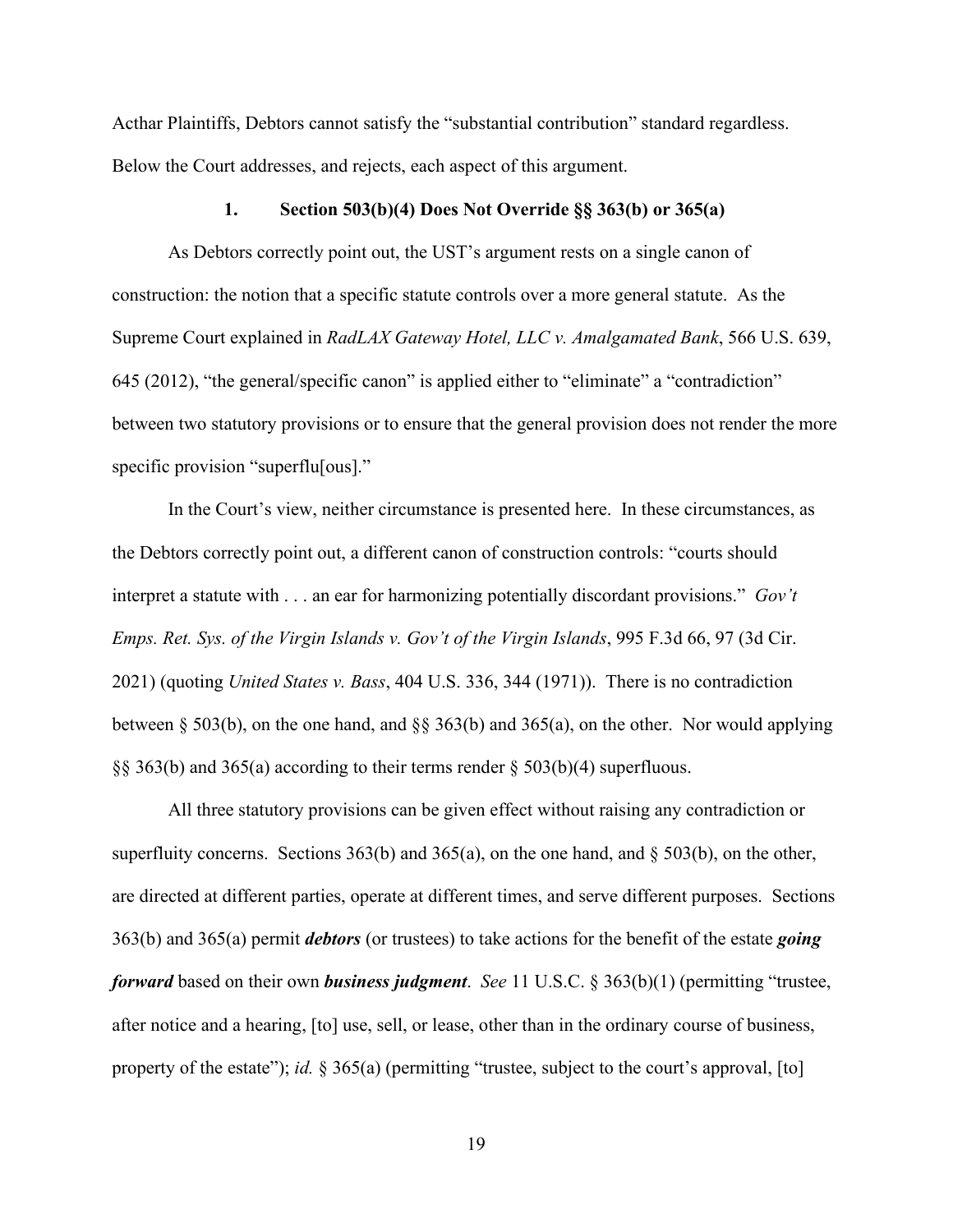assume or reject any executory contract or unexpired lease of the debtor"). Section 503(b), by contrast, permits *creditors* (often over debtor objections) to seek allowance of an administrative expense for *past contributions* to an estate under a *substantial contribution* standard. *See id.*  § 503(b)(3)(D) (permitting claim after "creditor . . . mak[es] a substantial contribution in a case under chapter 9 or 11 of this title").

Most of these distinctions are undisputed by the Achar Plaintiffs and UST. Although the UST argues that  $\S$  503(b) is "not limited to creditors or otherwise exclusive of the debtor" and "contains no reference to any applicant" (D.I. 15 at 23), the UST cites no case in which a debtor has actually sought relief under  $\S$  503(b) in similar circumstances. Regardless, statutory provisions do not have to be mutually exclusive for both to be given effect. *See, e.g.*, *In re Udell*, 454 F.3d 180, 184-86 (3d Cir. 2006) (finding no conflict despite five-year "overlap" period during which two statutes apply, because "there is no overlap thereafter"). Even if debtors could seek retrospective relief under § 503(b), it would be no source of statutory tension if debtors could *also* seek authority to pay creditor professional fees under § 363 or 365 during a case for purposes that benefit the estate on a prospective or ongoing basis.

Acthar Plaintiffs suggest a superfluity problem but never explain how "[a]llowing payment under §§ 363 and 365" could possibly "render[] § 503 superfluous." (D.I. 12 at 36) Creditors cannot seek payment under §§ 363(b) or 365(a), and therefore § 503(b) continues to serve a clear purpose.

The provisions are found in different chapters of the Bankruptcy Code, underscoring their distinct purposes. Sections 363(b) and 365(a) are found in Chapter 3, Subchapter IV, entitled "ADMINISTRATIVE POWERS," which relates to powers of the trustee (11 U.S.C., ch. 3, subch. IV), whereas § 503 is found in Chapter 5, Subchapter I the Bankruptcy Code, entitled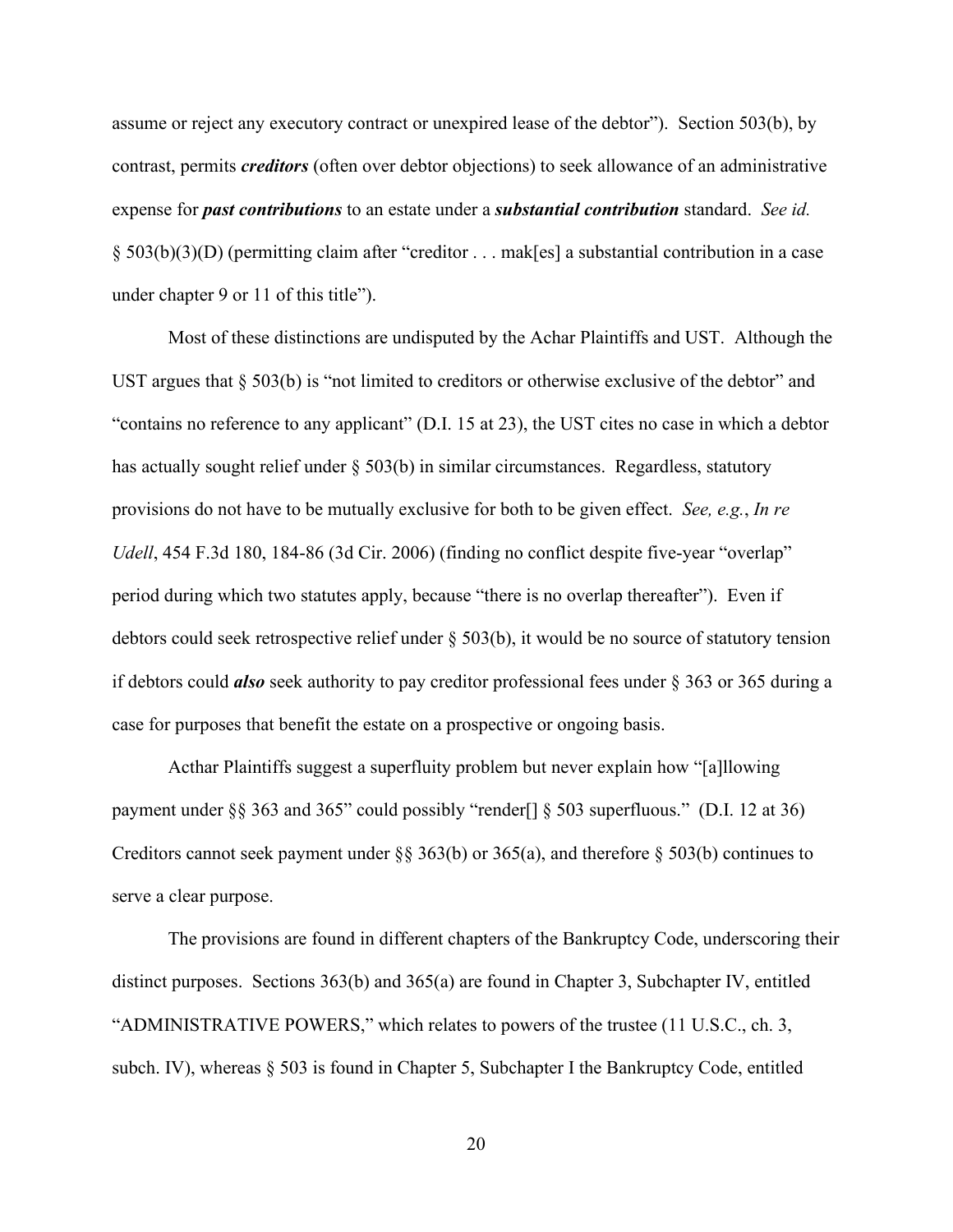"CREDITORS AND CLAIMS" (11 U.S.C., ch. 5, subch. I). The fact that  $\S$ § 363(b) and 365(a) relate to debtors' sale and use of estate property, whereas  $\S$  503(b) relates to creditors and allowance of administrative expense claims, is additional evidence that the latter's requirements were not intended to control in cases in which a debtor is seeking relief to pay for ongoing work for the benefit of the estate. *See generally Milavetz, Gallop & Milavetz, P.A. v. United States*, 559 U.S. 229, 252 (2010) (interpreting statute "codified in a subchapter of the Bankruptcy Code entitled 'debtor's duties and benefits' . . . to govern advertisements aimed at creditors would be . . . anomalous") (citation omitted).

Acthar Plaintiffs make a policy argument, suggesting the Court's interpretation of the statutes creates the potential to "sidestep the dictates of Section 503" via the deferential business judgment standard in §§ 363(b) and 365(a). (D.I. 12 at 36) Putting aside whether being persuaded by this policy argument would lead to a different result in the instant appeal, the fact is that the Court is not persuaded by it. Congress appears to have given debtors – who are dutybound to maximize value for *all* parties-in-interest – wider latitude than creditors, whose role is often limited to advancing their own narrow interests. As the Third Circuit explained in *Lebron v. Mechem Financial Inc.*, 27 F.3d 937, 944 (3d Cir. 1994), the § 503(b) standard is directed at concerns that "the benefit received by the estate must be more than an incidental one arising from activities the applicant has pursued in protecting his or her own interests." Those concerns do not extend (at least to the same degree) to a debtor-in-possession, which owes a fiduciary duty to the estate as a whole. *See, e.g.*, *In re Pinnacle Brands, Inc.*, 259 B.R. 46, 54 (Bankr. D. Del. 2001); *see also In re Adelphia Commc'ns Corp.*, 441 B.R. 6, 12 (Bankr. S.D.N.Y. 2010) (recognizing that  $\S 503(b)$ 's "provisions are nonconsensual in nature" and "[b]y their terms, ... do not require [the applicant to obtain] the assent or agreement of the debtor, chapter 11 trustee,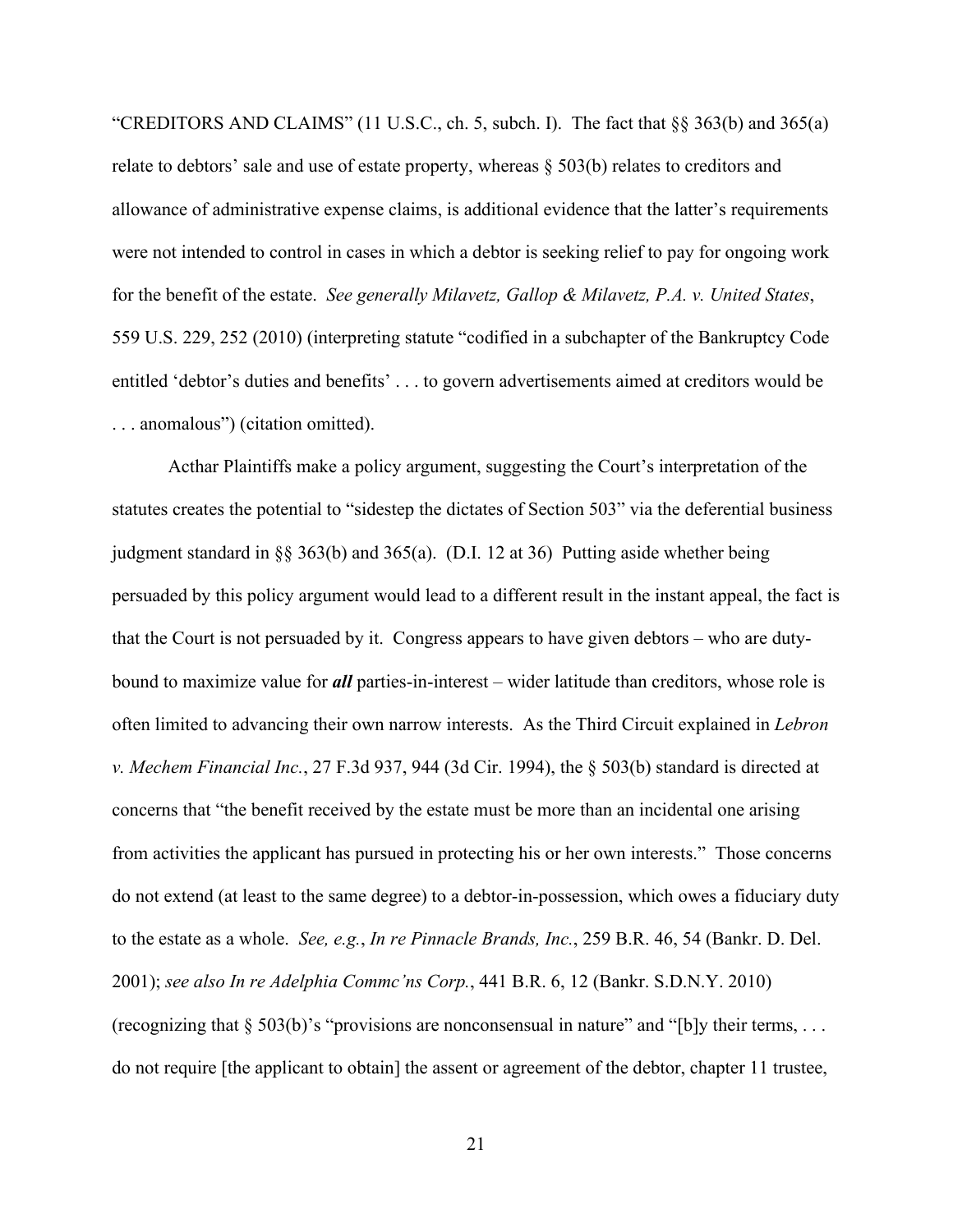or any other party"). That there are different standards for debtor-initiated relief and creditorinitiated relief is sensible and provides no reason to ignore the plain (and plainly applicable) language of  $\S$ § 363(b) and 365(a).

Moreover, several courts have rejected the argument that  $\S 503(b)$  overrides  $\S § 363(b)$  or 365(a), and the Bankruptcy Court relied on precedent in highly analogous circumstances. For example, in *In re Bethlehem Steel Corp.*, 2003 WL 21738964, at \*11, the Southern District of New York held that "subsections 503(b)(3)(D) and (b)(4) do not bar a bankruptcy court from allowing a debtor in possession to reimburse a creditor for professional fees – provided, of course, that the standard for allowing transactions under  $\S 363(b)$  has been met." The court explained that "503(b)(3)(D) and (b)(4) are not rendered meaningless simply because in certain unique circumstances a bankruptcy court approves a debtor's motion to enter into an agreement to reimburse a creditor for professional fees," especially because "[i]n most cases, a debtor will make no such motion, as it will not be in its business interest to do so – or the court will refuse approval under § 363(b)." *Id.* The *Bethlehem Steel* court concluded that, because "in most cases, if a creditor wants to be reimbursed, it must file an application under subsections 503(b)(3)(D) and (b)(4) . . . [t]hose provisions continue to serve a purpose." *Id.*

More recently, with respect to another opioid-related bankruptcy filing, a bankruptcy court in New York applied the same reasoning to permit debtors to reimburse an ad hoc committee's professional fees under § 363(b) and 365(a). (App. 2214-20 (*In re Purdue Pharma*  Order); *see also* App. 2190 (*In re Purdue Pharma* Nov. 19, 2019 Hr'g Tr.) There, the debtors moved to assume a reimbursement agreement and pay reasonable and documented fees under §§ 363(b) and 365(a). (App. 2215) The UST objected, arguing that "the code has a more specific standard to pay the fees of an ad hoc committee and that would be under  $503(b)(3)(d)$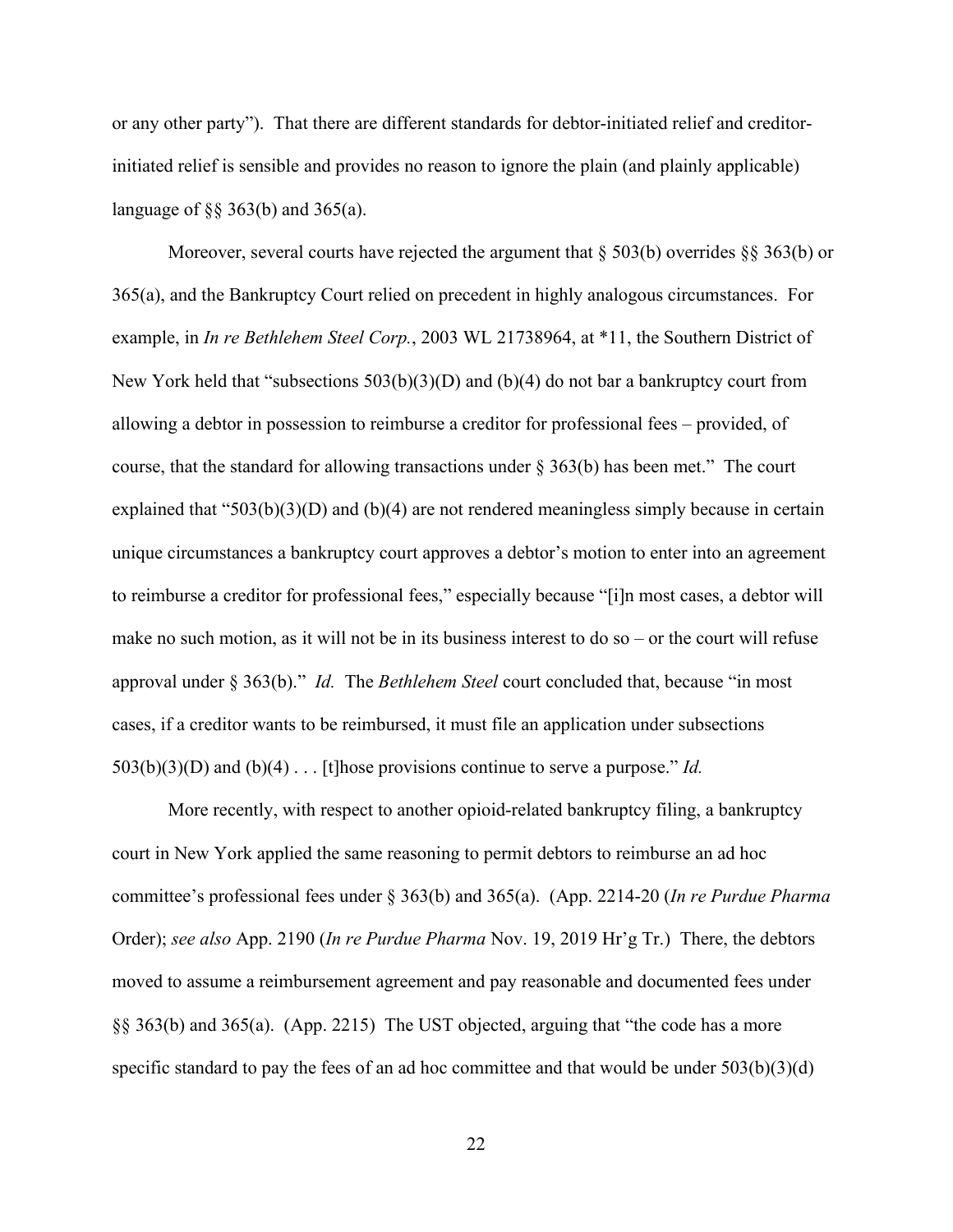and (4) which require the ad hoc committee to show a substantial contribution before their fees can be paid." (App. 2161-62) Adopting the reasoning of *Bethlehem Steel*, the *Purdue Pharma*  court disagreed, explaining that "there are a number of . . . fact patterns under the Bankruptcy Code where Courts have approved payments of ongoing fees and expenses not under Section 503(b) but under Section 363(b) or sometimes under Section 365," and specifically referencing requests for approval of an RSA, legal fees of proposed bidders, and the fees and expenses of secured creditors. (App. 2190-92) As in those situations, the *Purdue Pharma* court concluded that the legal standards of §§ 363(b) and 365(a) applied in the circumstances before it and assessed "whether the entry into the agreement and the performance of it including the ongoing payment of the professional fees is a proper exercise of business judgement and in the best interest of the debtors and their estates and creditors." (App. 2192-93)

Other courts have held likewise. (App. 1828-1949 (*In re Dendreon* Order) (approving professional fee payments under §§ 363 and 365 over UST's objection); App. 1955-96 (Hr'g Tr., *In re RCS Capital Corp.*, Case No. 16-10223 (MFW) (Bankr. D. Del. Mar. 16, 2016), [Doc. No. 334]) ("I disagree with the United States Trustee that I need to wait and see if the plan is confirmed before I can approve such [professional] fees."). The cases relied upon by the Acthar Plaintiffs and the UST are inapposite. None of those cases considered the interplay between  $\S$  363(b) or  $\S$  365(a) and  $\S$  503(b).

Acthar Plaintiffs and the UST rely primarily on a series of cases in which the Third Circuit affirmed a bankruptcy court's decision not to approve break-up fees under § 503(b). *In re O'Brien Environmental Energy, Inc.*, 181 F.3d 527, 532 (3d Cir. 1999), involved a retrospective request for payment of a break-up fee and expenses by a disappointed bidder, Calpine, in connection with its unsuccessful bid. The decision did not involve (at least in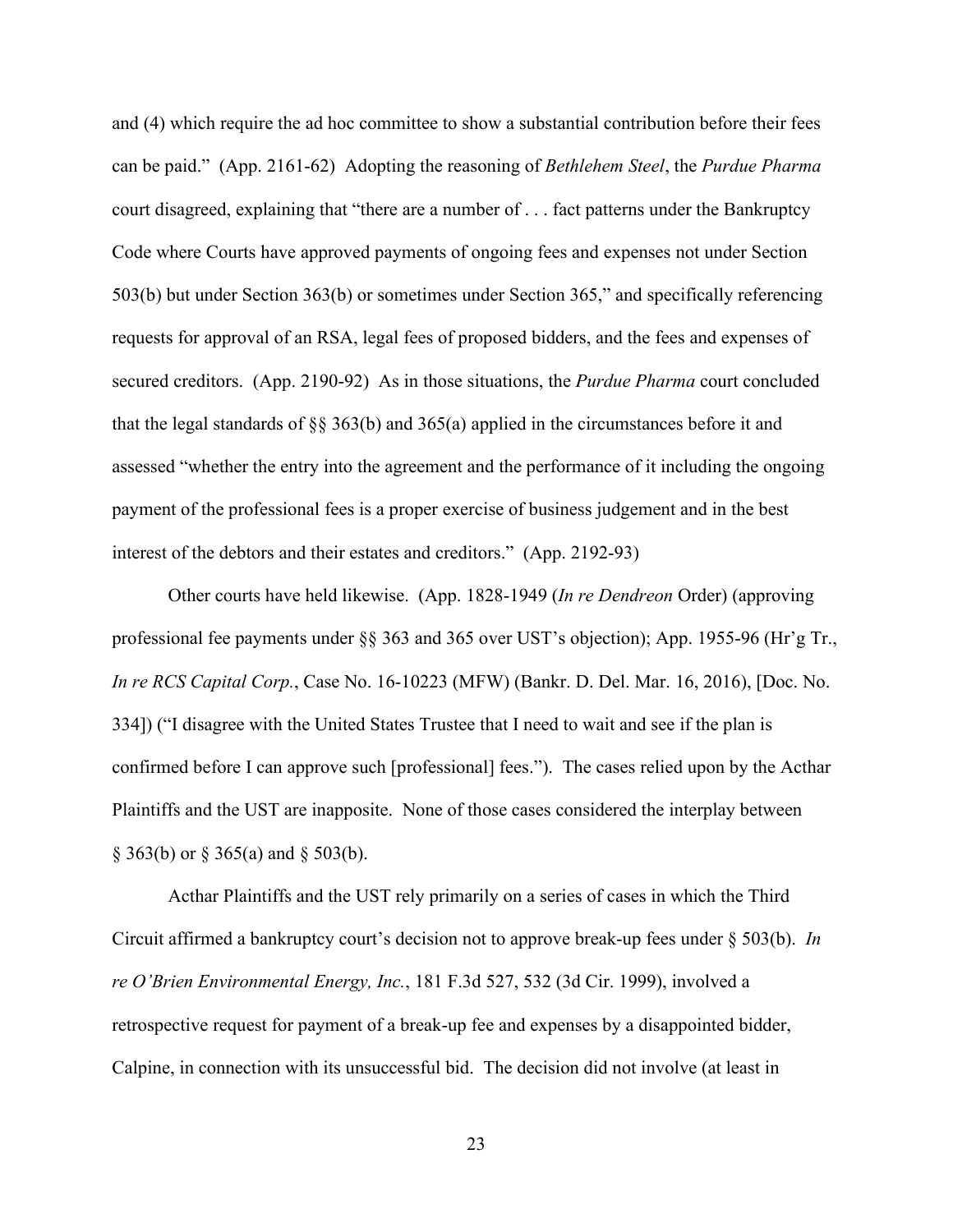relevant part) a request by the debtor for prospective authorization to award Calpine a break-up fee and expense reimbursement; in fact, that authorization had been sought, but previously denied, by the bankruptcy court on the grounds that it would chill bidding. *See id*. at 529. The Calpine motion was "originally captioned" as a "motion under 11 U.S.C. § 503(b);" despite Calpine's later attempts to argue that the motion was governed not by that section but instead by "the applicable case law setting forth standards for approval of break-up fees and break-up expenses," the court found § 503 to be "the most likely source of authority" for the motion. *Id*. at 527, 532.

The portion of *O'Brien* on which appellants and UST rely most heavily is the Third Circuit's statement that it found no support for the proposition that "courts may create a right to recover from the bankruptcy estate where no such right exists under the Bankruptcy Code." *Id*. at 532. This statement must be understood in context; specifically, in the context of a *nondebtor* requesting to recover on its claim from estate assets while admitting it had no statutory basis to do so. *See id.* at 532 (noting that creditor asserted right to recover only under "applicable case law" rather than any provision of Bankruptcy Code). Here, the Debtors made their request in express reliance on § 363 of the Bankruptcy Code. In the context of addressing Calpine's attempt to disclaim the only asserted statutory basis for relief, and recharacterize its "request" as one "made under the applicable case law," the *O'Brien* court explained that there was no "support for the proposition that courts may create a right to recover from the bankruptcy estate where no such right exists under the Bankruptcy Code," and then "decline[d] the invitation to develop a general common law of break-up fees." *Id.* Notably, the court cited § 363 as one example by which the Bankruptcy Code *did* provide for such relief. *See id.* (filing of Chapter 11 petition "precludes all efforts to obtain or distribute property of the estate other than as provided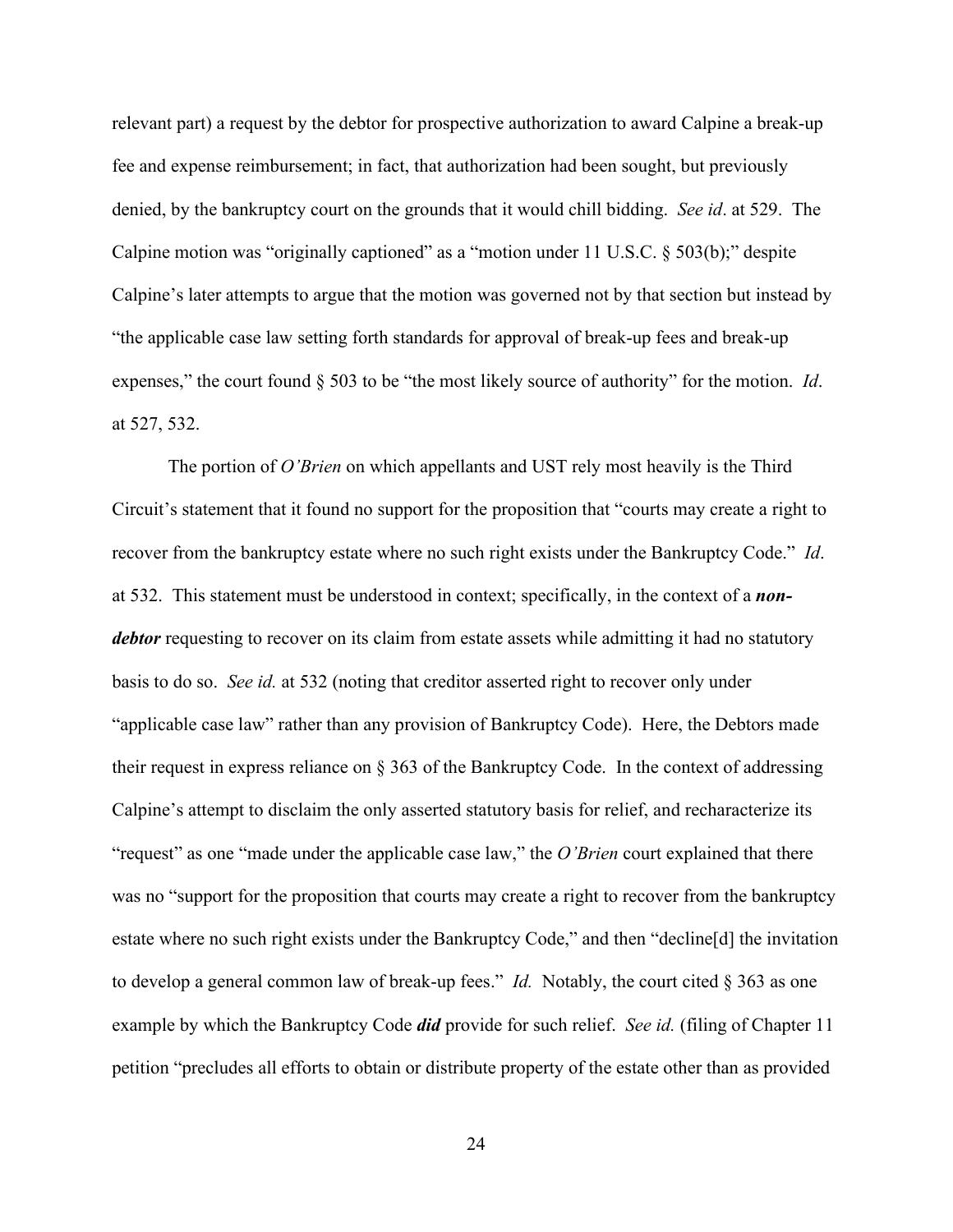by the Bankruptcy Code, *see* 11 U.S.C. §§ 362, 363, 1123"). In short, *O'Brien* addressed whether a disappointed bidder could itself seek extra-statutory relief – not whether, as here, a debtor could seek relief under other statutory provisions.

The UST cites two cases applying *O'Brien* (again, to break-up fees), but neither addresses whether the debtor can seek such fees under §§ 363(b) or 365(a), and neither says anything about the sort of professional fees at issue here. *In re Reliant Energy Channelview LP*, 594 F.3d 200, 206-09 (3d Cir. 2010), simply applied the § 503(b) standard to an unsuccessful bidder's application for a break-up fee. *In re Energy Future Holdings Corp. ("EFH I")*, 904 F.3d 298, 314-16 (3d Cir. 2018), held only that the bankruptcy court did not violate Federal Rule of Civil Procedure 59(e) in reconsidering its earlier break-up fee decision that had been based on a mistake of fact.

Other courts have declined to extend the reasoning of *O'Brien* even to relatively analogous circumstances like bidders' "due diligence reimbursement fees," which can "be reimbursed regardless of whether the [bidders] were ultimately successful." *In re ASARCO, L.L.C.*, 650 F.3d 593, 602 (5th Cir. 2011) (distinguishing *O'Brien* and *Reliant* as "appl[ying] section 503(b) and not 363(b)" and involving "break-up fees [that] were to be paid only if the prospective bidder was unsuccessful").

The UST also cites *In re F/S Airlease II, Inc.*, 844 F.2d 99, 108 (3d Cir. 1988). In that case, the Third Circuit refused to allow a professional to recover fees under  $\S 503(b)(1)(A)$  when he was ineligible to recover the same fees under the neighboring provision, § 503(b)(2), because he failed to comply with a necessary precondition to recovery. The court explained that "section  $327(a)$ " puts requirements on the "authority to pay administrative expenses for [trusteeemployed] professionals" under § 503(b)(2). *Id.* at 108. The professional had failed to obtain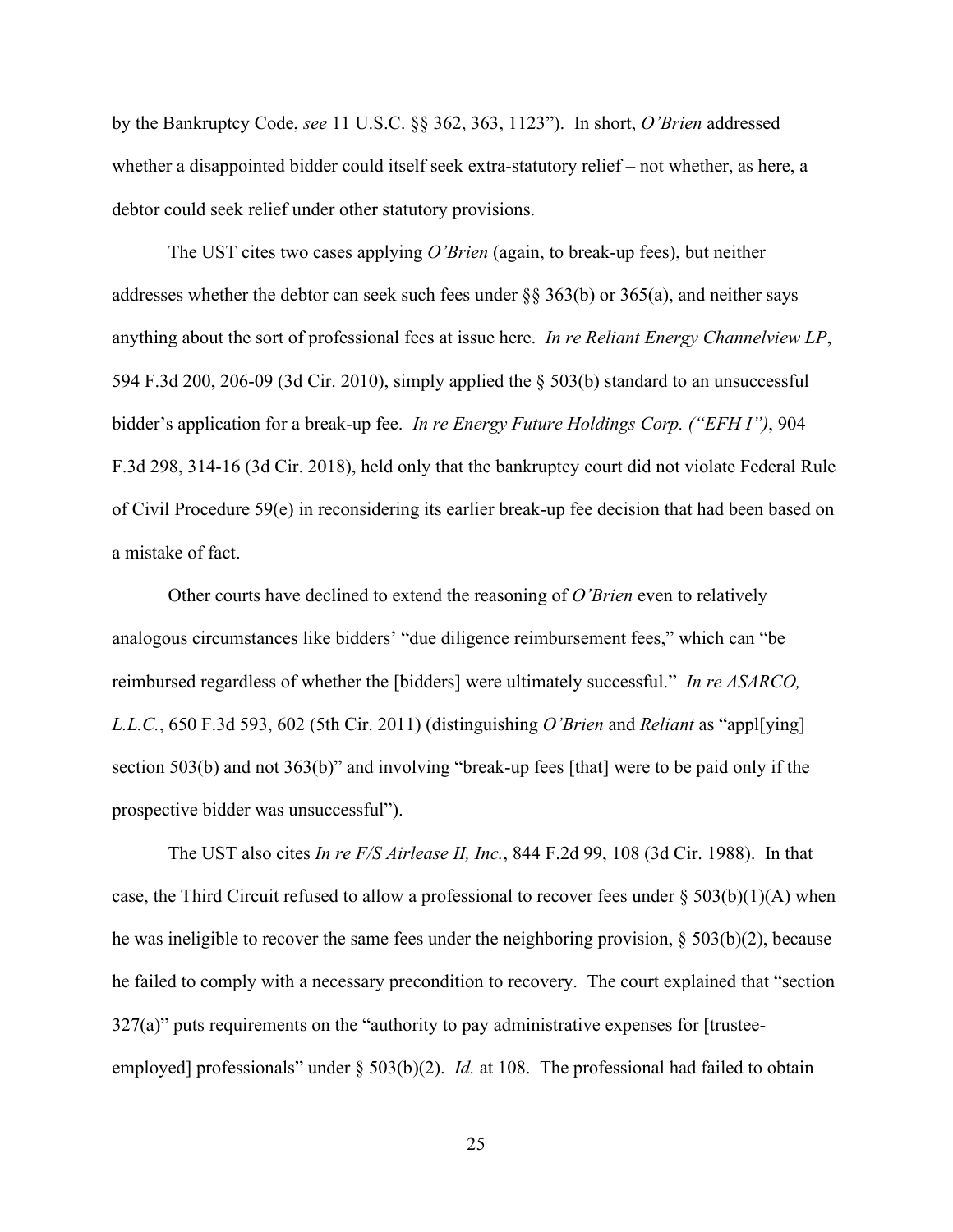the prior approval required under  $\S 327(a)$ , despite being "a sophisticated businessman who was represented by attorneys," *id.* at 106-08, which is why he sought relief under § 503(b)(1) instead. The court refused to read two provisions  $-503(b)(1)$  and  $(b)(2)$  – that actually do "exist side-byside" (D.I. 15 at 18) (unlike the provisions at issue in the instant case) as covering precisely the same expenses in a way that would allow professionals to circumvent a critical statutory preapproval requirement. The Court agrees with the Debtors, therefore, that *F/S Airlease II* has little to do with this case.<sup>[3](#page-25-0)</sup>

The Acthar Plaintiffs also rely on the Southern District of New York's decision in *In re Lehman Bros. Holdings Inc.*, 508 B.R. 283 (S.D.N.Y. 2014). There, the court refused to allow individual members of an official creditors committee to rely on §§ 1123(b)(6) and 1129(a), instead of  $\S$  503(b), to recover expenses on a retrospective basis, as part of a plan of reorganization. *See id.* at 288-89, 293. The court explained that § 503(b) expressly prohibited such payments absent the necessary "substantial contribution," and that parties could not effectively contract around that prohibition by agreeing to include the payments in the plan itself. *See id.* at 289-94. *Lehman Brothers* thus focused on retrospective payments expressly prohibited by § 503(b). It, like all the other authorities cited by appellants, does not persuade the Court to reach a different outcome.

### **2. Section 503(b)'s Substantial Contribution Test Is Inapplicable**

The Acthar Plaintiffs spend much of their brief arguing that Debtors failed to satisfy § 503(b)'s "substantial contribution" test. (D.I. 12 at 45-50) To the extent they argue that

<span id="page-25-0"></span> $3$  The Acthar Plaintiffs cite two out-of-circuit cases that stand for the same general principle as *F/S Airlease* and are distinguishable for the same reasons. *See In re Snowcrest Dev. Grp., Inc.*, 200 B.R. 473, 479 (Bankr. D. Mass. 1996); *In re Off. Prods. of Am., Inc.*, 136 B.R. 675, 686-87 (Bankr. W.D. Tex. 1992).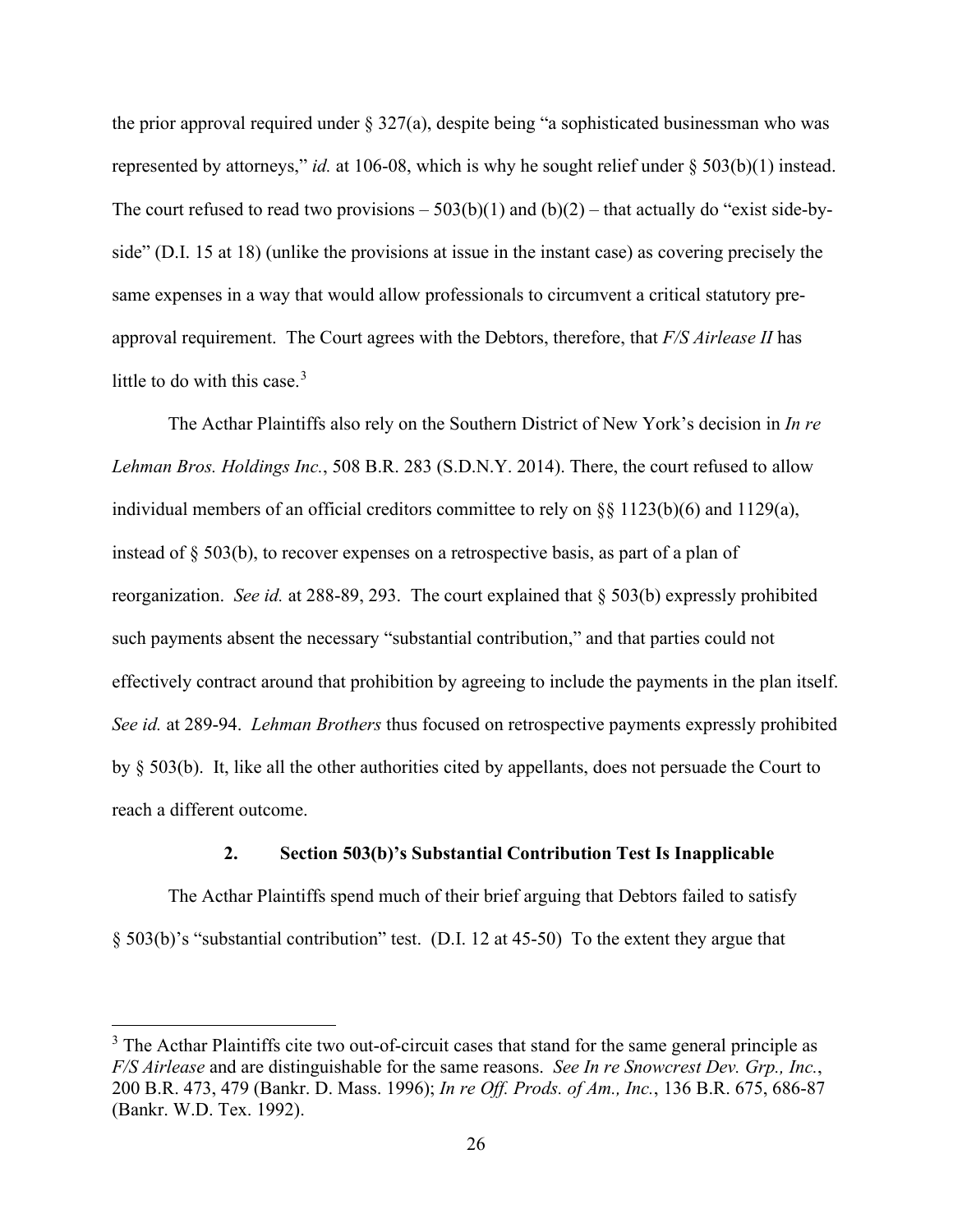§ 503(b) is retrospective only and could not have been satisfied when the Debtors brought the Initial Fee Motion at the outset of these cases, the Court agrees. But this argument leads back to whether  $\S$  503(b) overrides the prospective options available to Debtors under  $\S$ § 363(b) and  $365(a)$  – as the Court has explained, it does not. To the extent the Acthar Plaintiffs are making a record-based argument about whether the reimbursement agreements actually further the interests of the estate, the Bankruptcy Court made ample findings in support of its decision, and they are not clearly erroneous.

While § 503(b)'s substantial contribution standard has no role in assessing compliance with §§ 363(b) or 365(a), the business judgment rule, which does apply, considers whether entering into post-petition reimbursement agreements, or assuming pre-petition reimbursement agreements, is in the best interest of the estate. As the district court explained in *Bethlehem Steel*, 2003 WL 21738964, at \*10, "Section 363(b) does not permit the debtor in possession to use funds solely to benefit a creditor. If the payment of a creditor's fees were simply aimed at helping the creditor promote its own self-interest, the payment would not be permitted under § 363(b)." That is the standard the Bankruptcy Court applied and found satisfied here. (*See, e.g.*, App. 1454) (proposed order "complies with [the court's] previous ruling regarding what would be required for reimbursements . . . in that it assures that the reimbursements will be for work that benefits the debtors' estates as a whole, rather than individual creditors or creditor groups"))

Thus, all of the Acthar Plaintiffs' arguments under the "substantial contribution" heading either apply the wrong standard or merely take issue with the Bankruptcy Court's non-erroneous factual findings. For example, the Acthar Plaintiffs suggest the Bankruptcy Court "assum[ed], without evidence, that participation in mediation will in some way materially enhance the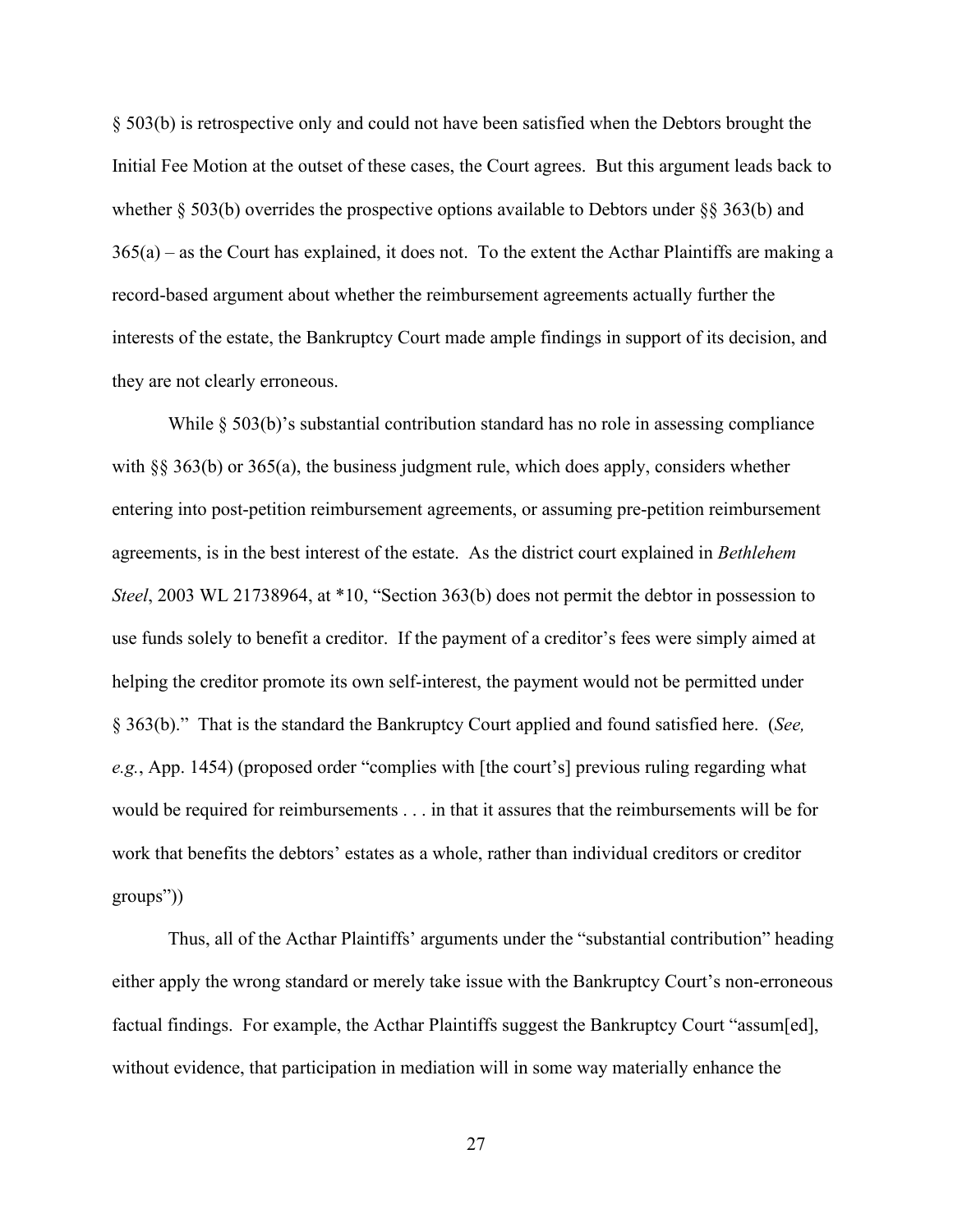recovery to other creditors." (D.I. 12 at 44) Acthar Plaintiffs do not address, however, Debtors' unrebutted evidence: the uncertainty, loss of confidence, and likely need to "spend substantially more time in bankruptcy (with correspondingly higher restructuring costs)," all support the finding that "loss of RSA Party support would be detrimental not only to the Debtors, but to all creditors." (App. 515-16) Similarly, the assertion that "the mediation benefitted only those participating in it" (D.I. 12 at 47) ignores the Bankruptcy Court's contrary findings (*see* App. 1454-55).

### **3. Acthar Plaintiffs' Remaining Arguments Are Unavailing**

The Acthar Plaintiffs' remaining arguments, which the UST does not advance, fare no better. Acthar Plaintiffs invoke the law of the case doctrine (D.I. 12 at 28-31, 41-42) to argue that the Bankruptcy Court was required to apply  $\S 503(b)$  and its "substantial contribution" standard in ruling on the Second Fee Motion, based on dicta contained in the bench ruling on the Initial Feel Motion. In the Court's view, the Acthar Plaintiffs misread the Bankruptcy Court's interim bench ruling on the Initial Fee Motion. The Bankruptcy Court never said that "11 U.S.C. § 503 controlled." (D.I. 12 at 41) (citing App. 727-66) If that had been its holding, there would have been no reason to deny the motion without prejudice. Nor would the Bankruptcy Court's ruling that "Section 363 provides the procedural mechanism" for the relief sought have made sense. (App. 761) Rather, the Bankruptcy Court allowed Debtors to renew their request under §§ 363(b) or 365(a) after entering into new reimbursement agreements and/or assuming the prepetition reimbursement agreements. (App. 765)

Additionally, the law of the case doctrine binds litigants; it does not limit a court's power. *See Speeney v. Rutgers*, 369 F. App'x 357, 359 (3d Cir. 2010) ("The law of the case . . . is a discretionary doctrine [and] not a restriction on the court's power."). Furthermore, an interim,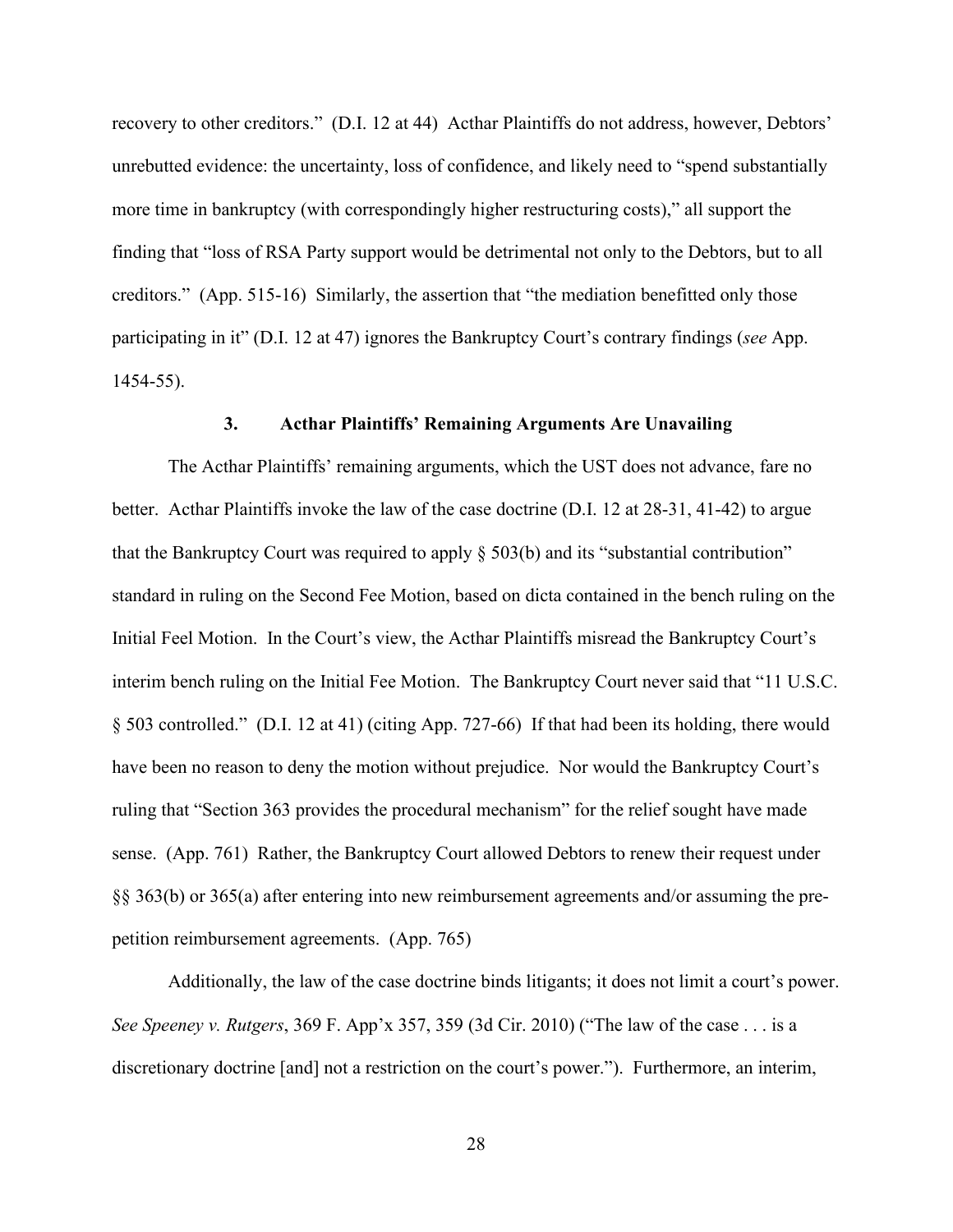incorrect ruling would not bind this Court on appeal. *See Musacchio v. United States*, 577 U.S. 237, 245 (2016) ("An appellate court's function is to revisit matters decided in the trial court. . . . [I]t is not bound by district court rulings under the law-of-the-case doctrine.").

The remaining arguments raised by the Acthar Plaintiffs are also rejected. Their argument that payments authorized by the Fee Order violate the absolute priority rule is misplaced for the reasons set forth in the Debtors' brief. (*See* D.I. 17 at 50-52) The Court rejects Acthar Plaintiffs' unfounded and inappropriate allegations of criminal fraud in arguing that the Bankruptcy Court's order violates public policy. (*See* D.I. 12 at 55-58)

## **V. CONCLUSION**

For the foregoing reasons, the Fee Order will be affirmed. An appropriate Order follows.

 $h^{\star}$   $\sim$   $\sqrt{2}$ March 28, 2022 HONORABLE LEONARD P. STARK

Wilmington, Delaware UNITED STATES CIRCUIT JUDGE